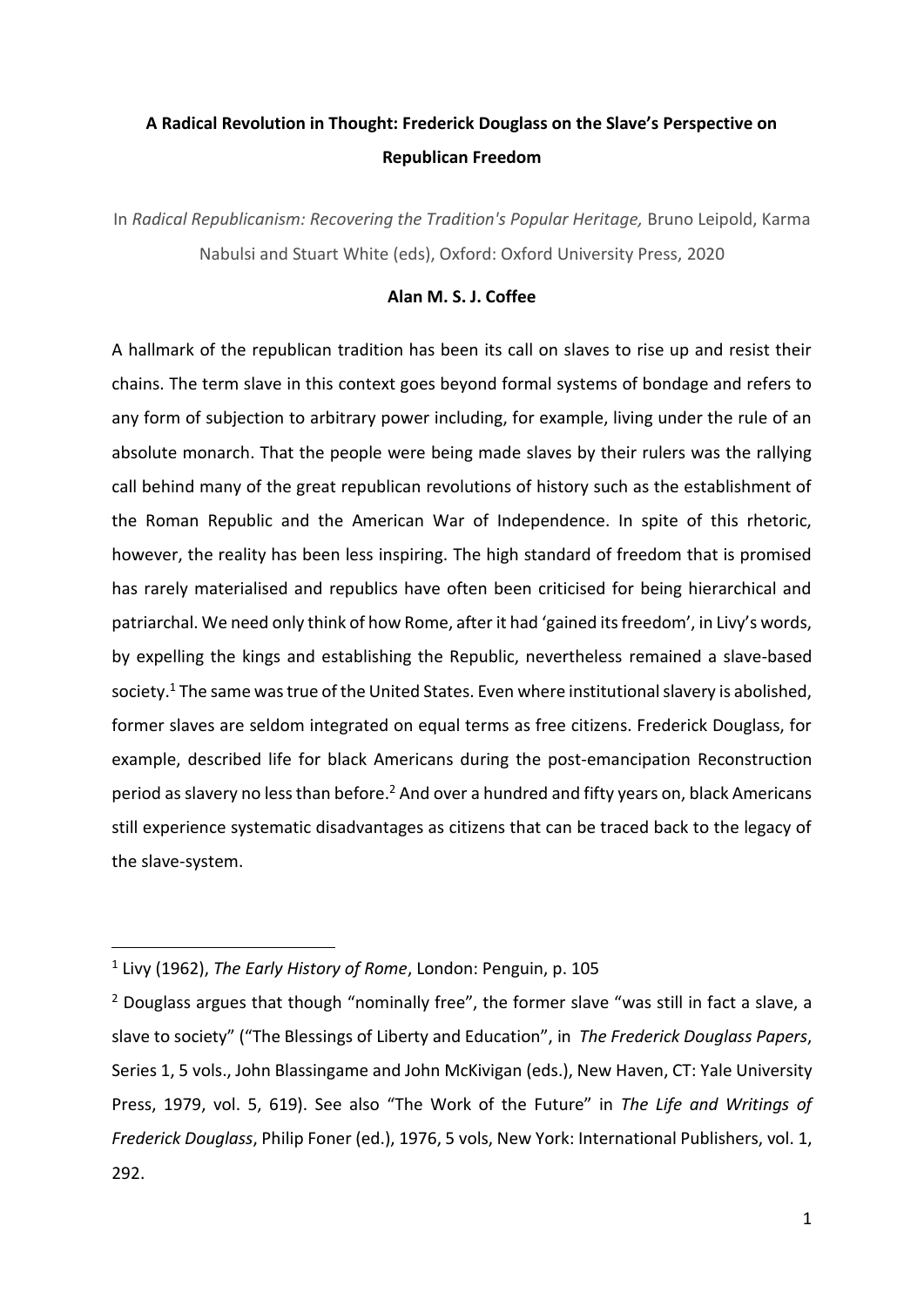There is, then, a clear mismatch between the republican principle of equal freedom as independent citizens for all and the reality of what becomes of republican society. I shall argue that this is not merely a tragic betrayal and failure by these states to apply their principles consistently but that there is an implicit bias in the way that republican theory has traditionally been articulated that allows socially dominant groups to control the central idea of the common good and with it to gain power over whom to include or exclude as citizens. This is not to say that republicans do not have the theoretical resources to address this problem. Indeed, there is one group of writers for whom the mismatch between rhetoric and reality has not been a surprise. This is the slaves themselves. Although republicanism is constructed around a fundamental distinction between freeman and slave and draws heavily on the classical imagery of servitude, it is notable that its theory has been entirely written by freemen. From Cicero and Livy, through Machiavelli, Milton, Harrington, Price to, in our own time, Pettit, the canon of writers to which republicans turn does not include the voice of the enslaved. In other words, those who have stood to lose most from the wrong that republicans consider to be their biggest threat have had no influence on the shape or content of the way that wrong is understood. This omission does not merely represent a missed opportunity but is a significant loss to the field of republican enquiry. Slaves have a unique perspective not only into their own condition but into the state of liberty that freemen may very easily take for granted. In particular, they have a deeply-felt appreciation of the strength and subtlety of the obstacles that prevent them from moving from slavery to freedom.

Republicans have traditionally focused on political revolutions and reforms as the means to secure freedom. Revolution may initially be violent, as in the cases of Rome and the United States, but it is always then followed by institutional reform.<sup>3</sup> The principle of popular sovereignty is integral to the republican ideal. Ultimately, it falls to the people to hold their government to ensure that it fulfils its obligations, and so republicans have traditionally emphasised the role of accessible and transparent institutions governed by public reason

1

 $3$  I discuss this aspect of the republican tradition in greater detail in Coffee (2016), "Mary Wollstonecraft, Public Reason, and the Virtuous Republic", in Sandrine Bergès and Alan Coffee (eds.) *The Social and Political Philosophy of Mary Wollstonecraft*, Oxford: Oxford University Press, pp. 183-200.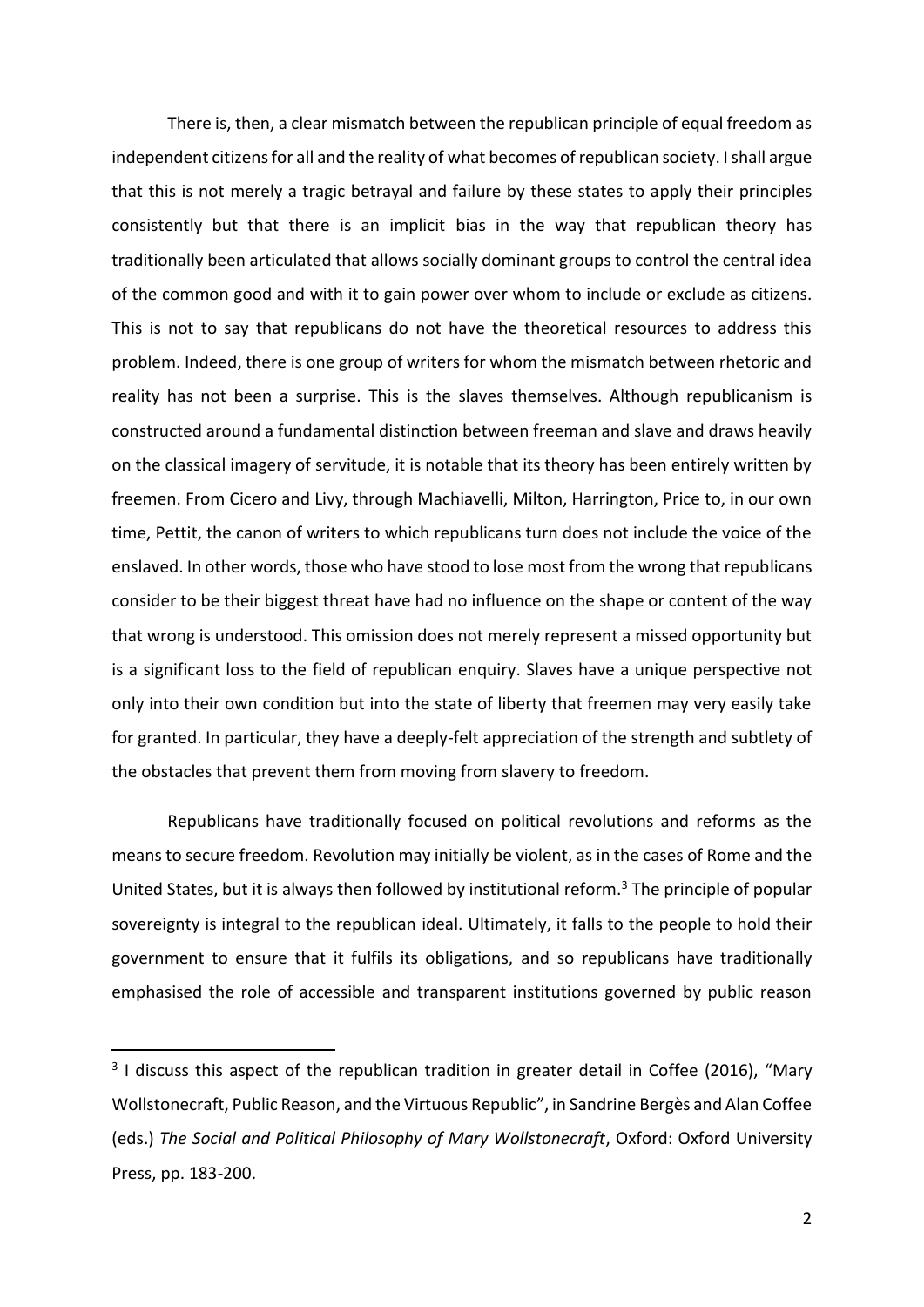through which the rulers and officials can be held to account by the people in whose name they act. Each citizen should be able to make his or her voice heard in civil society and have the opportunity to appeal against any unwarranted interference with a reasonable prospect of success. For this approach to be effective, all citizens must be able to express their interests and concerns using the accepted terms of public reason. This sets a high bar for achieving freedom. Even assuming that the citizens are collectively committed to restricting their debates to what is publicly justifiable, their debates will take place within a framework of norms, values and beliefs that influence how these arguments are understood. For the members of minority or marginalised groups, this condition cannot be taken for granted and if it is not met the freedom or independence of those members is at best compromised and likely negated entirely.

Douglass argues that a political revolution is not on its own sufficient to secure freedom for all citizens. Merely changing a nation's political structures and institutions, and even its form of government, will not liberate an oppressed people where the mindset of the rest of the population remains as it was under the previous regime, and where the background social conditions prevent the new arrangements from operating effectively for everyone. In an ideologically divided and socially segregated community – such as a slavebased or formerly slave-based society – the conditions necessary for impartial and rational deliberation about the common good amongst the citizens will likely not have been met. Douglass describes the "mountain of prejudice" that black Americans faced in trying to act as free individuals, adding that if anyone, whether black or white, were to stand up for African American rights, "he will at once open a fountain of bitterness, and call forth overwhelming wrath".<sup>4</sup> Simply admitting emancipated slaves into the society that had enslaved them by granting them formally equal standing as citizens does not secure their freedom. The slavesystem was only able to flourish because society had been organised around its acceptance and its being perpetuated. That frame of mind in the majority of citizens continued to persist long after the slave-system itself officially came to an end. Before the slaves can be genuinely free, Douglass argues, the revolution must be completed. Alongside the revolution in political rights, there must be a corresponding revolution in social attitudes. The scale of what this

<sup>4</sup> "Our Destiny is Largely in our own Hands" in *Papers*, vol. 5, 63.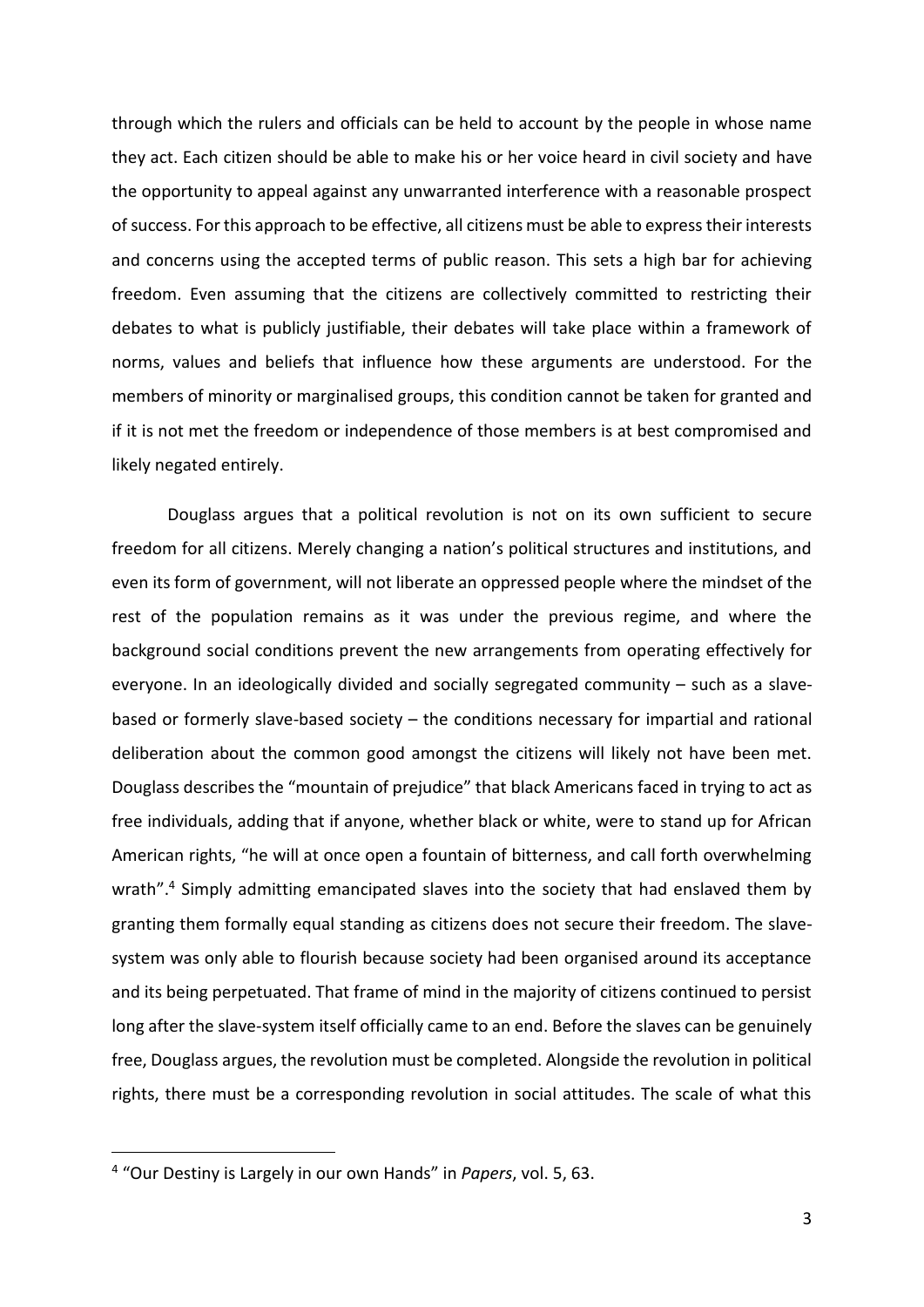entails should not be underestimated. What is required "is nothing less than a radical revolution in all the modes of thought which have flourished under the blighting slave system".<sup>5</sup> The task is enormous. "We will", Douglass predicted before the end of the war, "reconstruct the whole fabric of Southern society".<sup>6</sup> Unlike the prosecution of a war, however, there is no shortcut to victory. Douglass warns us that "there is no such thing as immediate Emancipation either for the master or for the slave. "Time, experience and culture", he concludes, "must gradually bring society back to the normal condition from which long years of slavery have carried all under its iron sway".<sup>7</sup>

In referring to republicanism, I have in mind the neo-republican tradition that was so influential in shaping the course of first American independence and then subsequently taken up explicitly by the abolitionist movement as providing the rationale for emancipation.<sup>8</sup> Within this tradition the central organizing principle is that of freedom defined as independence from arbitrary rule. This ideal is what makes popular sovereignty possible since only an independent citizenry is truly able to express its will with integrity and free from either coercion or the need to self-censor and appease others. Independence is understood as membership within a community as an equal governed under a law created by the people or its representatives that is required to reflect fairly the shared interests of all those it represents.<sup>9</sup> Articulated this way, freedom is itself a complex social ideal that encompasses and brings together several other political values, including equality, citizenship, membership, the rule of law. While republican institutions are responsible for holding these separate elements together, ultimately they are dependent on the disposition and attitudes – or civic virtues – of the citizens themselves.

<sup>5</sup> "Work of the Future", 292.

<sup>6</sup> "Work of the Future", 291.

<sup>7</sup> "Work of the Future", 292.

<sup>8</sup> See Bernard Baylin (1992) *The Ideological Origins of the American Revolution*, Cambridge, MA: Belknap Press, especially pp. 230-319 and Quentin Skinner (1998), *Liberty before Liberalism*, Cambridge: Cambridge University Press.

<sup>&</sup>lt;sup>9</sup> See also Coffee (2017), "Catharine Macaulay's Republican Conception of Social and Political Liberty", *Political Studies*, 65 (4), 844-59.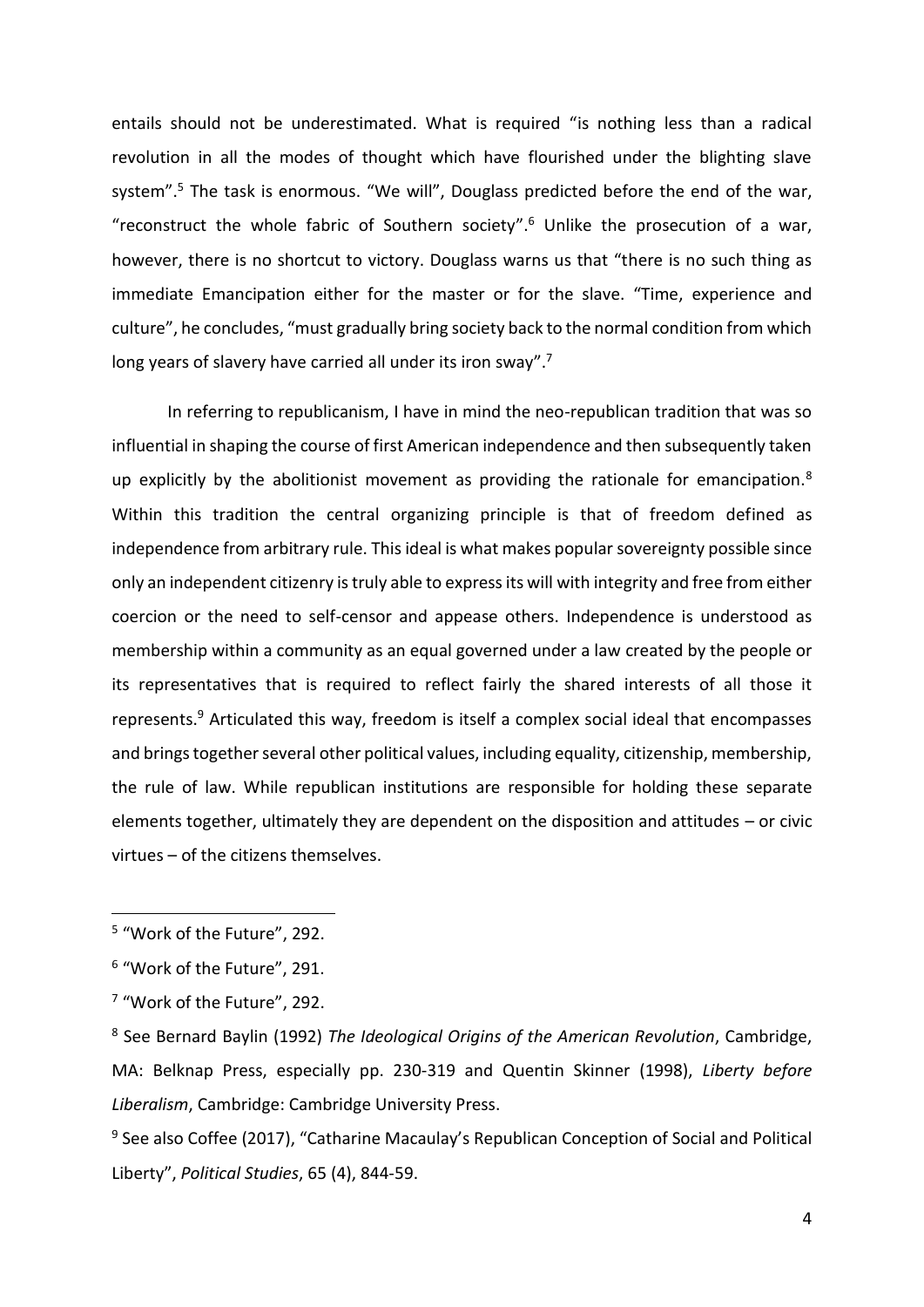The structure of this chapter is as follows. In the next section, I set out some core philosophical principles of neo-Roman republicanism, focusing on its central commitment the notions of independence, equality and the common good. These principles give republicanism both a radical inclusive strand and a conservative strand that seeks unity and stability. The tension between these strands is resolved by appeal to the concept of citizen virtue, which I discuss in section three. Virtue itself requires a thoroughgoing commitment to equality across all important dimensions of social life, economically, politically and socially. An unequal or hierarchical society cannot exist long as a free state because any substantial inequalities within a population will inevitably corrupt the virtue that is necessary for freedom to persist. Over time, Douglass argues, inequality and hierarchy will inevitably lead to the corrupting of a society's culture as it adapts to reinforce and normalise these conditions as part of the natural order. This corrupted culture is the one that is in place both before and after a popular revolution such as the one that brought America its independence as well as the proclamation that emancipated its slaves.

In section four I give Douglass's argument showing how the structure of motivation in radically unequal societies leads to not only the creation of social prejudices but a complete breakdown in the public commitment to reasoned argument through the creation of a partisan propaganda war between rival factions eager to seek the advantage. In the final section we see that before there can be any hope of liberation for the formerly enslaved there must be a wholesale revolution in the thought patterns that went before. All vestiges of the former ways of thinking and prejudices must be overturned and new norms, values and practices must be collaboratively made by both the old and new members of the citizenry. In making the argument for the importance of cultural change, I do not mean to suggest that economic and political changes are not equally necessary. Each is important both individually and in combination with the others. I make the cultural argument, rather, because it has been under-emphasised by republicans and is theoretically significant. I believe that Douglass has made a valuable and lasting contribution to republican thinking in this respect.

# **II**

The republican promise is not only of freedom but of a robust guarantee of protection against arbitrary rule. The aim is to secure individual independence within a collective system of laws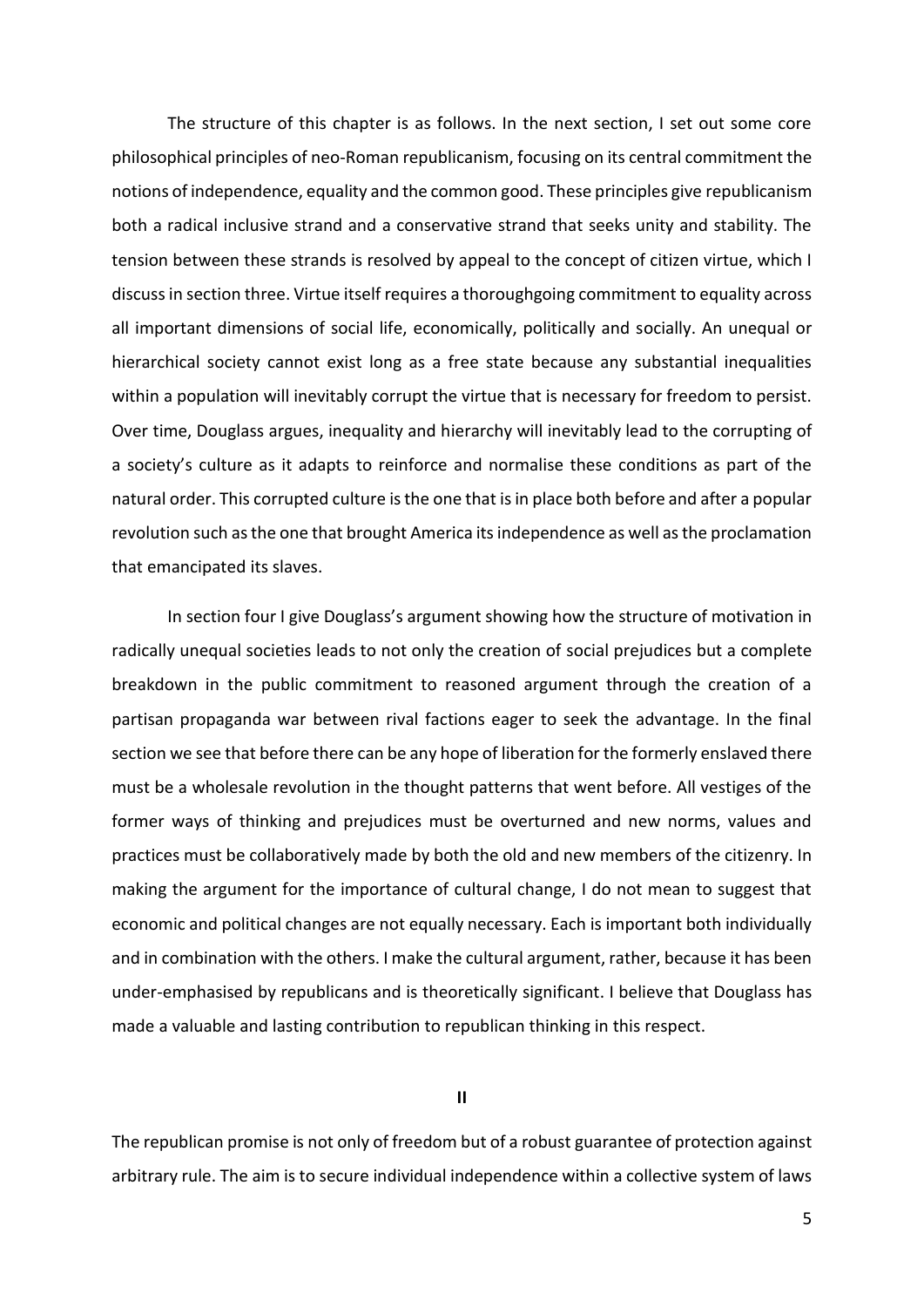and institutions in which everyone has a stake and is treated equally. The condition of equality is vital. The reason is that if any group of people are treated more favourably than others then they have an unfair advantage that can lead to them circumventing the provisions of law and usurping power. The rest of the population would then be dependent on that more powerful group and would therefore no longer be free.

Republican freedom is built around the core ideal of the common good (which is the object of popular sovereignty and that which constrains its actions). This is the standard against which arbitrary power is judged. Any power which is not constrained to act only in the collective interests of all the people, as they themselves understand it, is deemed to be arbitrary. It is a threat to freedom and thereby illegitimate. It follows, then, that the central task facing republicans is to identify what the common good is. This ideal must satisfy at least two conditions, being both inclusive and stable. This dual requirement gives republican theory both a radical and conservative character that often pulls in different directions. On the radical side, republicans must continually strive to bring into the citizenry all those who have been excluded. Historically this meant extending the franchise to include the working classes, minority religious groups, women and ultimately to slaves themselves. Inclusivity is entailed by the logic of republicanism but it also has a pragmatic basis. Anyone who is subject to the coercive power of government but whose interests are not represented in or protected by its laws is ruled arbitrarily and is thereby, in republican terms, a slave. As we shall see, the mere presence of slaves has a destabilising effect on the freedom of all the citizens. The conservative strand in republicanism represents a principle of stability and sustainability seeking to forge unity out of diversity by creating coherent and viable idea of the common good that will command the loyalty of the citizens.

Although they may pull in different directions, the radical and conservative sides to republicanism each act as a check on the other, curbing any excesses that might destabilise the nation. To emphasise inclusivity without unity, it can be argued, would be to invite factionalism and so threaten the survival of the republic. For those republican states that have endured, however, there is a corresponding danger that the conservative strand will become too powerful imposing an ideal of unity on the population that is not reflective of its diversity and firmly resists any attempt at dissent from the prevailing outlook. From the very earliest times, republican writers have fixated on the dangers of faction to the security of the state

6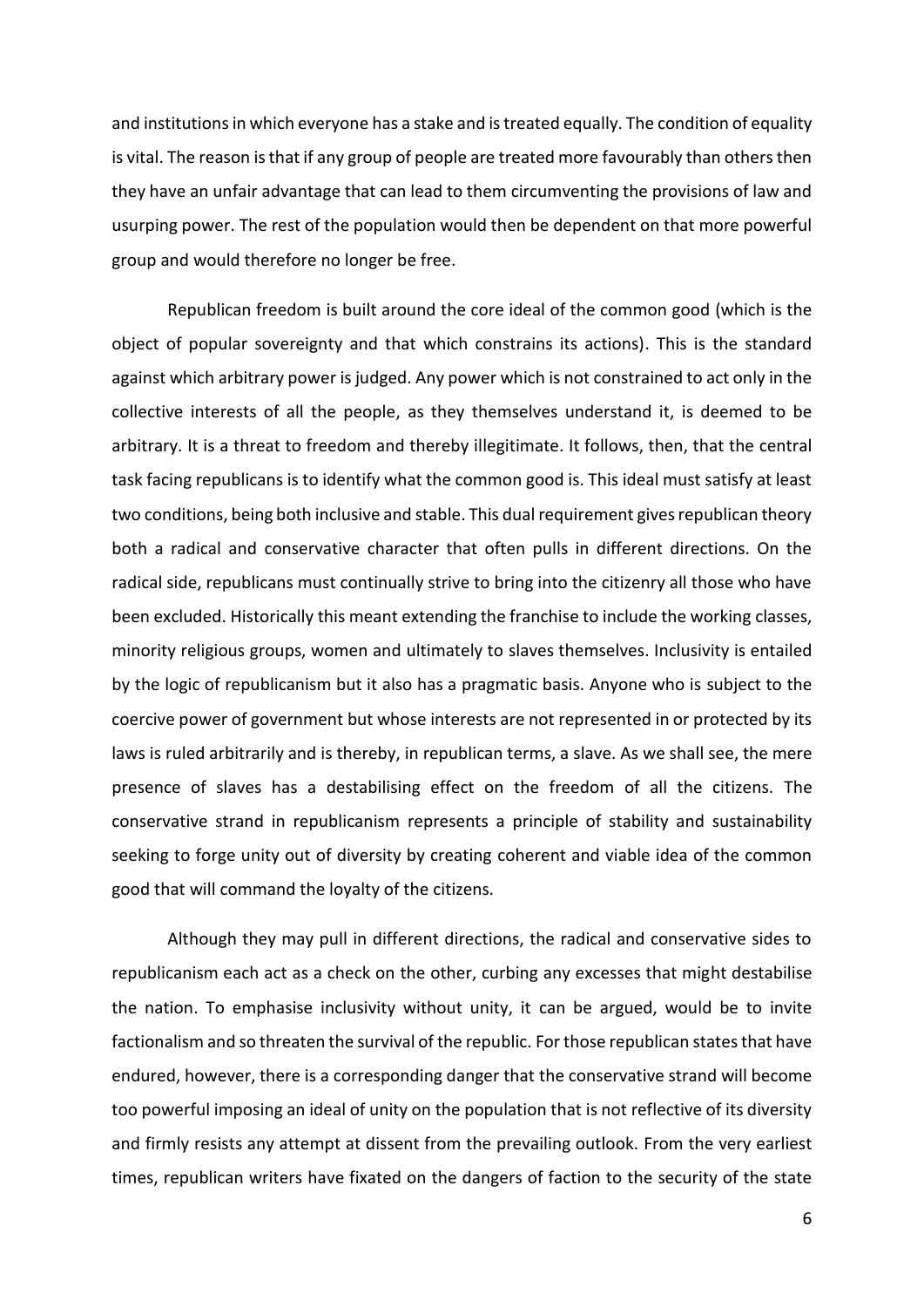urged that the people must first become united, even at the cost of freedom, until such time as they are ready for freedom. "Premature liberty" (from the Tarquin dynasty), says Livy, "would have been a disaster: we should have been torn to pieces by petty squabbles before we had ever reached political maturity, which, as things were, was made possible by the long quiet years under monarchical government".<sup>10</sup> Nevertheless, even in this case we can see that the inclusivity and unity principles were working together. What became the people of Rome began as a diverse "rabble of vagrants, mostly runaways and refugees". Roman spirt and patriotism was something that they developed together.

When the American slaves were emancipated the same cannot be said. There had been no common culture created by both white and black Americans. Rather the black population was being admitted into a white society that had already been established and whose core values and structures were no longer available to be discussed or challenged. Any appeal, as was often made, to the importance of unity around the common good and respect for the values of the republic must first demonstrate that those ideals are fully inclusive of the interests and perspectives of the whole population. It is at this point that Douglass begins the argument that I set out in this chapter. The enormous difference in power and influence between former slaveholders and vested interests on the one hand and freedmen on the other allows the former to create a conceptual baseline from which they can control how the common good is understood, and so to preserve their own interests under the guise of maintaining unity. Minority and marginalised voices come to be perpetually excluded. The result is a corrupted, reactionary form of republicanism – "not a true democracy, but a bastard republicanism" - that belies its radical aims of giving freedom to the oppressed.<sup>11</sup>

The most fundamental task for republicans, then, is to identify what the common good of the citizens is.<sup>12</sup> The second task is to ensure that this ideal is used in the governing of the

<sup>10</sup> Livy, *Rome*, p. 105.

<sup>11</sup> Douglass, "Slavery and America's Bastard Republicanism" in *Papers* vol. 1, p. 78.

 $12$  From a theoretical perspective, knowing what the common good represents is of paramount importance because it is the reference point around which freedom, arbitrariness and virtue are all understood. This much said, of course, the common good is not a static ideal but something which constantly shifts and which, therefore, must be continually both created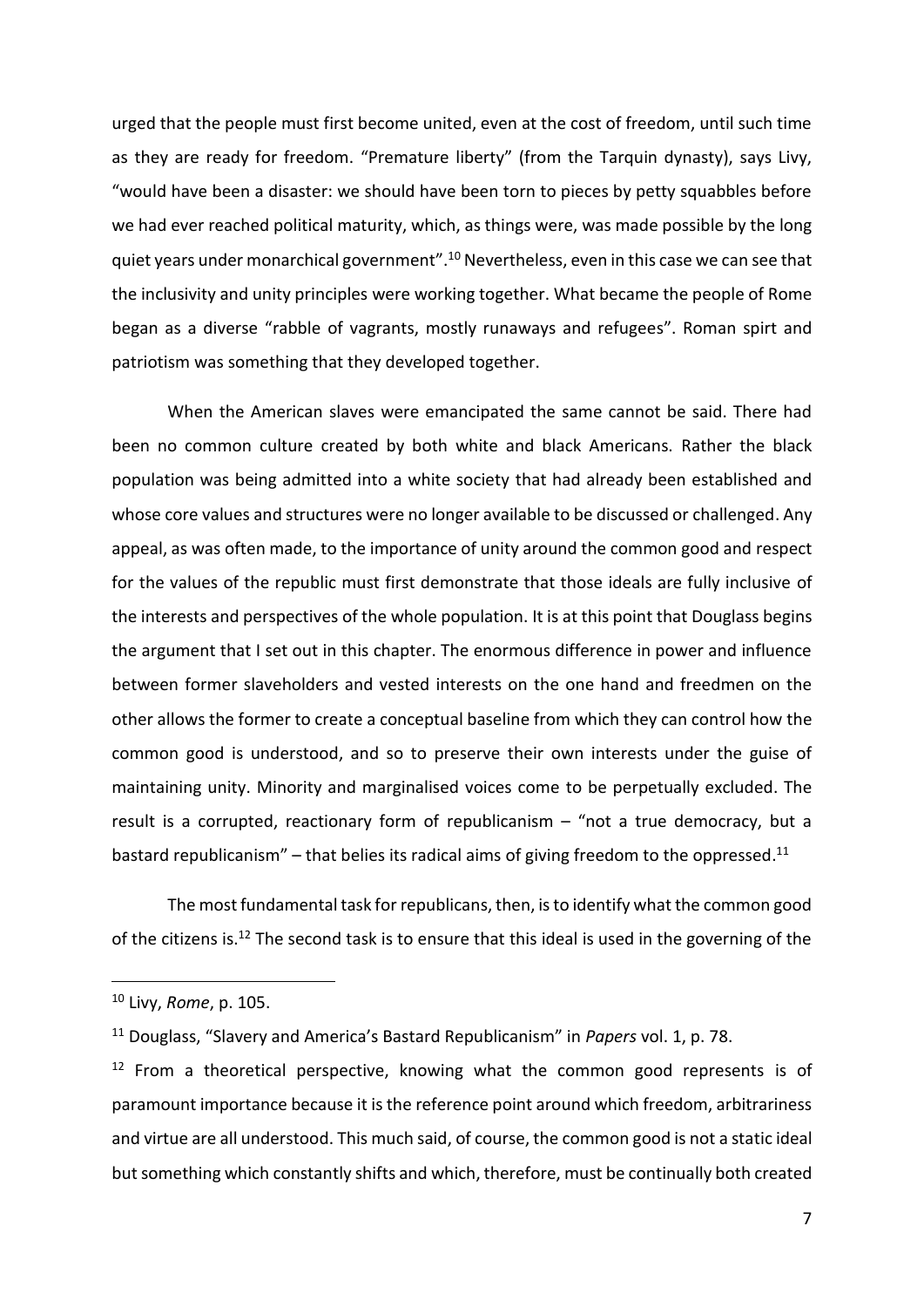people. For both of these tasks, republicans have traditionally placed their trust in the effectiveness of accessible and transparent institutions governed by public reason through which the rulers and officials can be held to account. So long as there is a robust institutional structure in place, the argument goes, each citizen should be able to make his or her voice heard in civil society and have the opportunity to appeal against any unwarranted interference with a reasonable prospect of success. Crucial to the success of this approach is a requirement that both the general population and those who regulate the institutions can shed their personal perspectives and judge arguments on merit according to the standards of public reason. Historically, republicans have been confident that this condition can be met. By Douglass's time, this confidence often reflected the strong influence of natural law thinking that had become fused with republicanism from the seventeenth century and according to which the moral principles that govern the world are understood to be available to those who apply their faculties of reason correctly.<sup>13</sup> While Douglass himself should be regarded as a natural law philosopher he remains highly aware of the human propensity to self-deception and the uncritical way in which most of us absorb ideas from our background culture. He also emphasises the enormous struggle minority and outsider groups have in being taken seriously when the challenge prevailing attitudes.

The standard required for a person to be considered independent is extremely high. Individuals must be protected against arbitrary power in any form, including not only political power but also economic, physical and even social power in the form of a person's standing

and discovered. In that case one might say that the most fundamental task for republicans is to identify the processes by which the citizens can come to define or discern their common good together.

<sup>&</sup>lt;sup>13</sup> See Furstenberg, Francois (2002), "Beyond Freedom and Slavery: Autonomy, Virtue, and Resistance in Early American Political Discourse", *The Journal of American History*, 89 (4): 1295–1331. For a discussion of the role of natural law principles in Douglass's thinking, see Peter Meyers (2008) *Frederick Douglass: Race and the Rebirth of American Liberalism*, Lawrence, KS: University Press of Kansas, 49. For an example of these principles at work in a republican revolutionary writer, see for example in James Otis, *The Rights of the British Colonies Asserted and Proved*, Boston, Ma: J. Almon, 1764.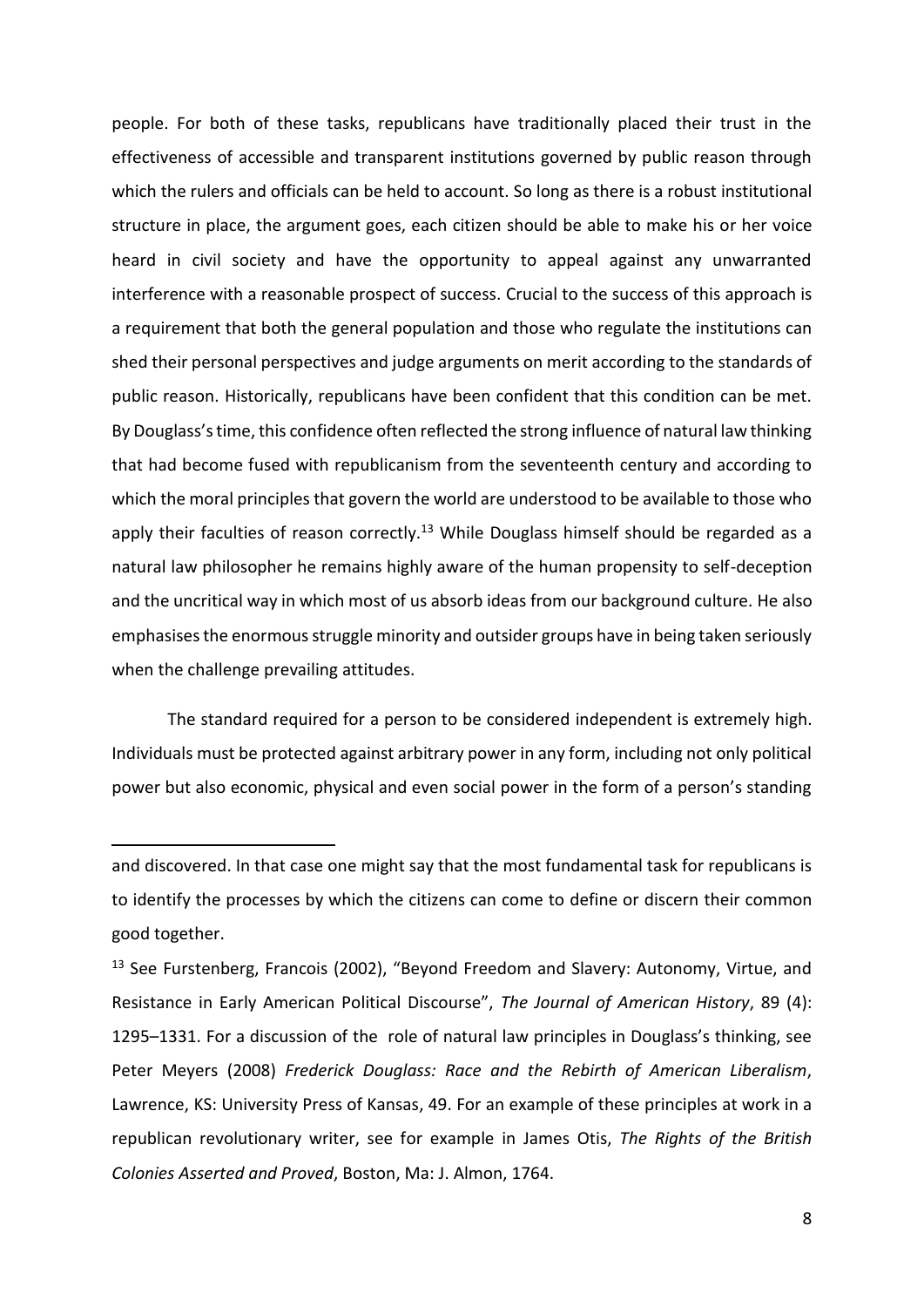within the community. This last form of power is very difficult to define. It is also very difficult to prove that it has been breached and still harder to enforce. Nevertheless, people without social standing have no effective voice in representing their perspectives and in defending their interests. This makes them dependent rather than independent. They must rely on other people taking a sympathetic view of their condition rather than standing on their own feet in their own right. That is not freedom. Douglass argues is that this is what necessarily happens when a system of slavery is overturned. In a slaveholding society, slaves have no social standing. The mere fact of a change of government does not change that. The former masters, he says, "will carry into the new relation of liberty much of the insolence, caprice and pretention exercised by him while the admitted lord of the lash".<sup>14</sup> The risk for freedmen, therefore, is that they will simply "exchange the relation of slavery to individuals, only to become the slaves of the community at large, having no rights which anybody is required to respect".

If political equality is a condition for republican freedom as independence, then so too is equality of standing for without this equality under law is made ineffective. "It is our lot" Douglass laments, "to live among a people whose laws, traditions and prejudices have been against us for centuries, and from these they are not yet free. To assume that they are free from these evils simply because they have changed their laws is to assume what is utterly unreasonable and contrary to facts".<sup>15</sup> He adds that "the color line meets him everywhere and in a measure shuts him out from all respectable and profitable trades can callings. In spite of all your… laws he is a rejected man". The acceptance of others as equals cannot be

<sup>14 &</sup>quot;Work of the Future", 292.

<sup>15</sup> Douglass, "Parties were made for Men, Not Men for Parties" in *Papers* vol. 5, 92.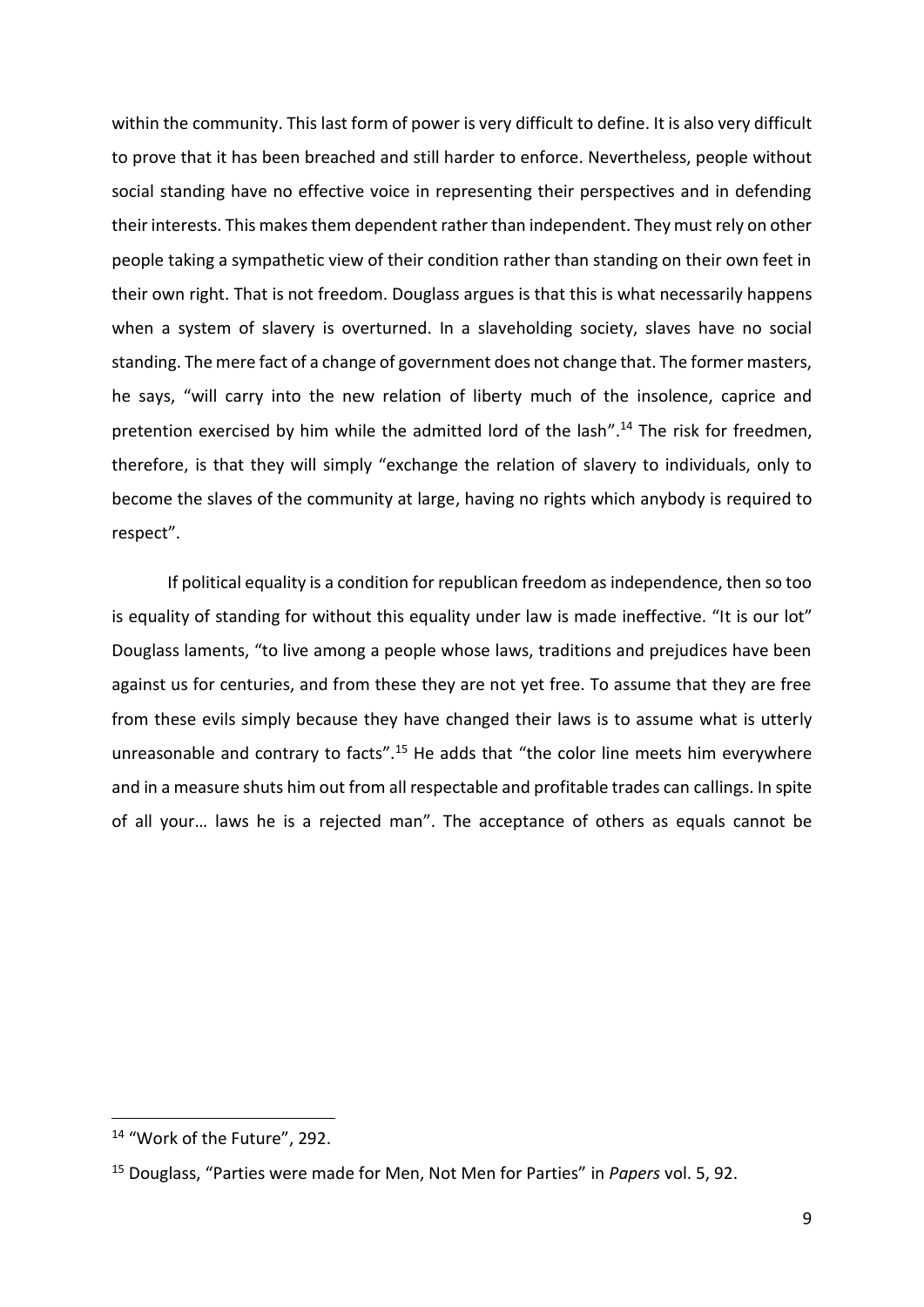imposed.<sup>16</sup> It relies on the character and disposition – or virtue – of the citizens which is why virtue as well as equality is a constitutive and necessary part of the republican ideal.<sup>17</sup>

#### **III**

At its most basic, 'virtue' in the civic republican sense with which we are concerned simply refers to any behaviour that supports and promotes the public good and so benefits the republic.<sup>18</sup> There is no definitive or settled account of what specific behaviours this will include. This is not surprising given the wide range of ideals contained in the republican ideal of freedom and the diversity of temperaments and qualities that are required in a largescale democracy. Not every citizen, of course, can be expected to demonstrate all the potential virtues in a single life. The personal characteristics associated with a radical reformer, for example, will often likely be both psychologically and politically incompatible with those that make a successful governor or democratic politician. It would be one thing to have the skills

 $16$  A prevailing view in Douglass's time was that 'social equality' could not be legislated. The fear of many white people at the time was that granting legal and political equality to black Americans would lead to demands that their social status would also be raised and that black people would first demand to be respected and esteemed as if they were white and then want to mix freely amongst them in their social circles. Indeed, the phrase "social equality" was often invoked as a pejorative slur to knock back progressive initiatives, rather as the term "political correctness" can be used today. While Douglass is often sceptical about the notion of "social equality" described in these terms, he insists that if you are to use it you must draw a clear distinction between social (attitudes) and civil equality, the latter of which must rest on a secure legal basis (See for example, Douglass, "What shall be done with the Negro?", *New York Times*, 16 May 1863, and "The Civil Rights Case", in *Writings* vol. 4, 402).

<sup>&</sup>lt;sup>17</sup> On the relationship between freedom, equality and virtue, see Coffee (2013), "Mary Wollstonecraft, Freedom and the Enduring Power of Social Domination", *European Journal of Political Theory*, 12 (2): 119-21.

<sup>18</sup> See for example Machiavelli's use of *virtù* in The Prince, in *The Chief Works and Others*, A. Gilbert (trans.), 3 vols., Durham: Duke University Press, 1965, vol. 1, 66. I discuss this idea further in Coffee, "Virtuous Republic", 188.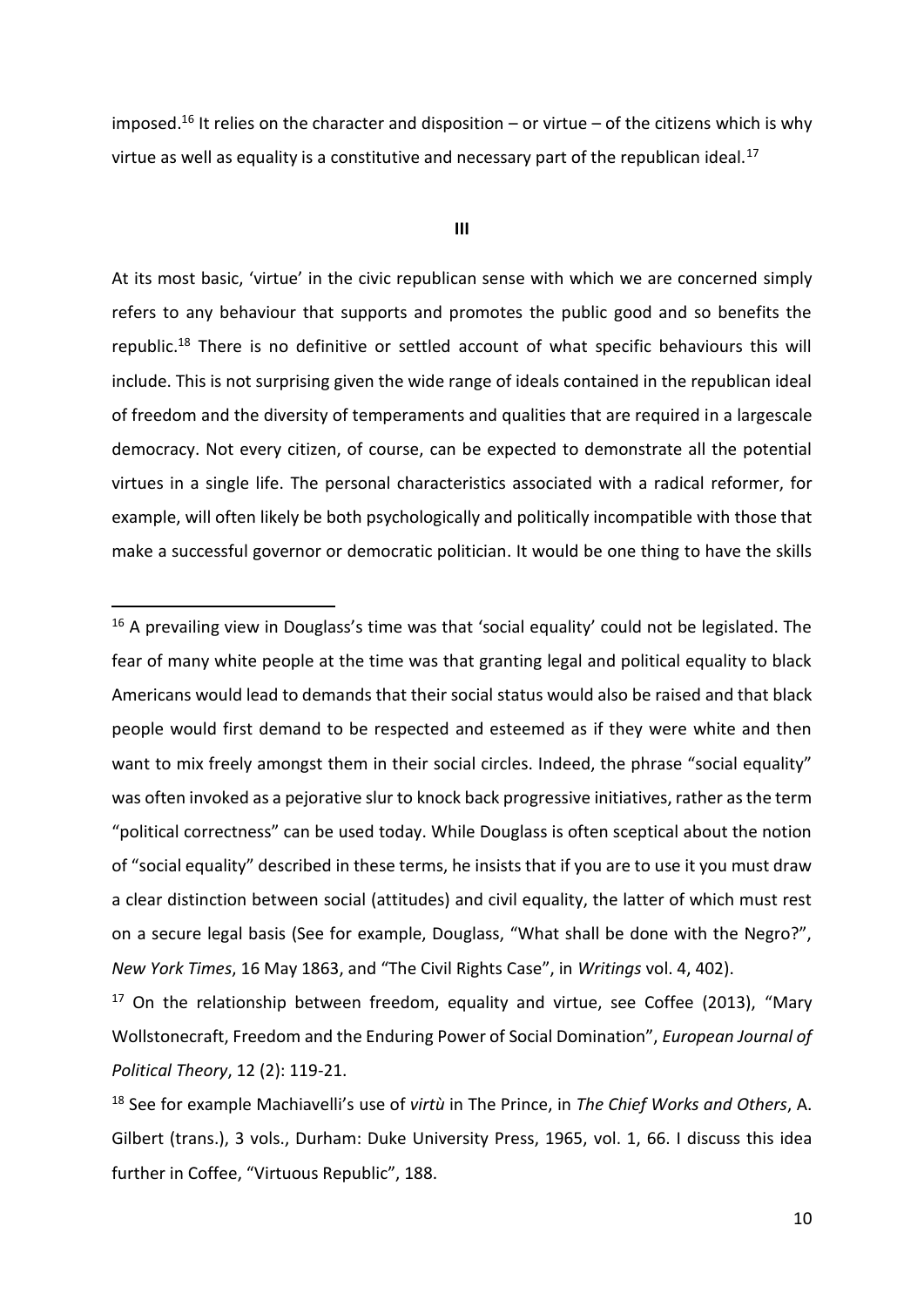and temperament to agitate tirelessly and fearlessly for justice and reform and quite another to have the diplomacy and tact necessary to create consensus and unity through compromise and to establish common ground.

Over the course of his long career, Douglass himself has often been accused by critics of shifting from being radical to being conservative and that this demonstrates on his part, variously, a lack of conviction, a change of mind, or an intellectual inconsistency.<sup>19</sup> Philosophically, however, there is no necessary contradiction between these dispositions as republicans are called on to be both radical and conservative.<sup>20</sup> Indeed, the virtue of pragmatism – doing whatever is necessary in the pursuit of freedom even at the expense of principle – is itself integral to the republican ideal.<sup>21</sup> Douglass was always resolute in his

 $19$  On Douglass's radicalism see, for example, Leslie Goldstein (1976), "Violence as an Instrument for Social Change: The Views of Frederick Douglass (1817-1895)", *The Journal of Negro History* 61 (1), 61-72, James Stauffer (2004), *The Black Hearts of Men*, Cambridge, Ma: Harvard University Press, James Oakes (2007), *The Radical and the Republican: Frederick Douglass, Abraham Lincoln, and the Triumph of Antislavery Politics*, New York: W. W. Norton and Co. Peter Myers (2013) gives a balanced discussion of the complexities of Douglass's career ("Frederick Douglass on Revolution and Integration: A Problem in Moral Psychology", *American Political Thought* 2 (1), 118-146). On the uneasy relationship between Douglass's early radicalism and later conservatism, see for example Waldo Martin (1984), *The Mind of Frederick Douglass*, Chapel Hill: University of North Carolina Press.

<sup>&</sup>lt;sup>20</sup> We should be careful to distinguish Douglass's philosophical republicanism in the sense of a commitment to freedom as independence, as I am using it in this chapter, from his membership of the Republican Party. Although it must be remembered that the Republican Party was a progressive and anti-slavery party in its origins even during Douglass's lifetime the lines between the parties on progressive issues were becoming murky.

 $21$  While the republican tradition is a broad church in terms of the particular values and principles that motivate its various adherents, these are organised and given structure within the overarching goal of pursuing freedom as independence, or non-domination. To that extent, pursuing freedom is the ultimate aim that constrains and directs one's adherence of any other values. As a pragmatic matter if one has to set aside an important principle for the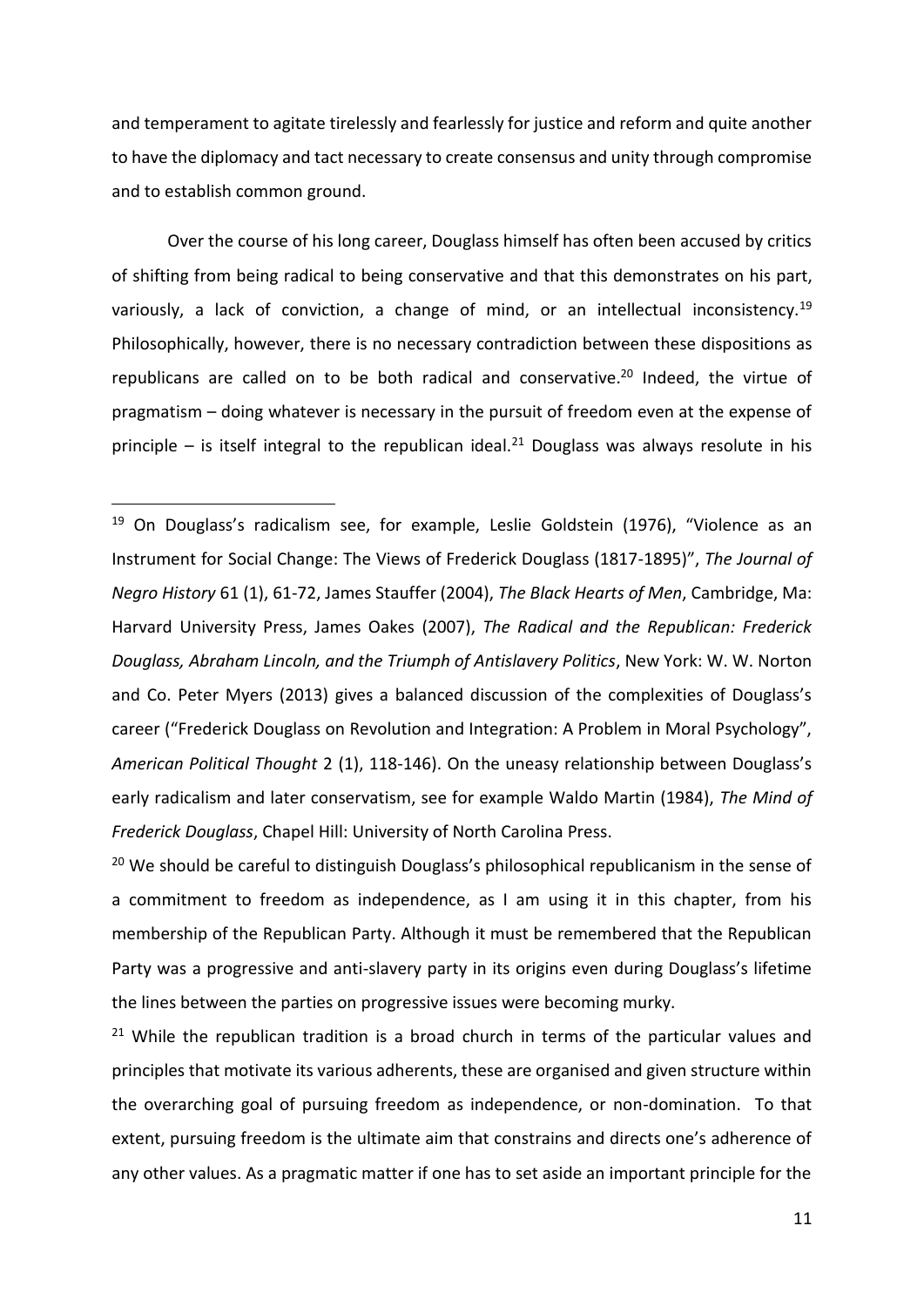opposition to slavery and acknowledged that slaves had the fight for their freedom. He praises Madison Washington for his rebellion and in his own showdown with his former master, Covey, Douglass himself risked death or, worse, being sold further on South into even harsher slavery.<sup>22</sup> But slaves are not always advised to fight in this way if the expected costs in terms of reprisals and bloodshed outweigh the benefits and likelihood of success. So while Douglass admired John Brown for his unsuccessful raid at Harper's Ferry, and conceded that someone had to do it, he did not join Brown in the attack.<sup>23</sup> Seen through a republican lens Douglass's stance need not represent weakness or double standards so much as belief in the division of labour required to build lasting freedom.

A principle in Douglass's thought that unifies his radical and conservative leanings is the republican idea that freedom always comes through rather than despite government. An example of this can be seen in Douglass's support for General Grant's proposal to annex Santo Domingo (now the Dominican Republic).<sup>24</sup> Douglass dismisses the claim such an act would

-

<sup>24</sup> *Life and Times*, 296-9. Douglass's support for the annexation of Santo Domingo in 1871 represented a reversal of his earlier opinion which can be traced as far back as 1846 when he wrote against the plan from his tour of the British Isles. We can only speculate on the exact reasons he had for changing his mind, but certainly the decision to support the President's plan cost him personally in his reputation as a black leader. I neither endorse nor condemn his position here but only note the republican structure of the arguments he made, couching them in terms of the importance of robust freedom from domination, or independence. The United States had long had an eye on Santo Domingo for both strategic military and commercial reasons. However, while the geo-political case had not changed in the intervening 25 years, Douglass's own situation had. In 1846 he was a fugitive and freedom fighter whereas in 1871 he was a diplomat with responsibilities for government policy. Understandably,

sake of freedom (e.g. to break a law to preserve freedom under the rule of law) then not only is that permitted but this pragmatic spirit may be counted as a 'virtue' in itself.

<sup>22</sup> Douglass, "The Heroic Slave" in *Uncle Tom's Cabin*, Harriet Beecher-Stowe, Oxford: Oxford University Press, 1998, 482-520, and *My Bondage*, My Freedom, London: Penguin, 2003, 190- 7.

<sup>23</sup> *Life and Times*, 195-7.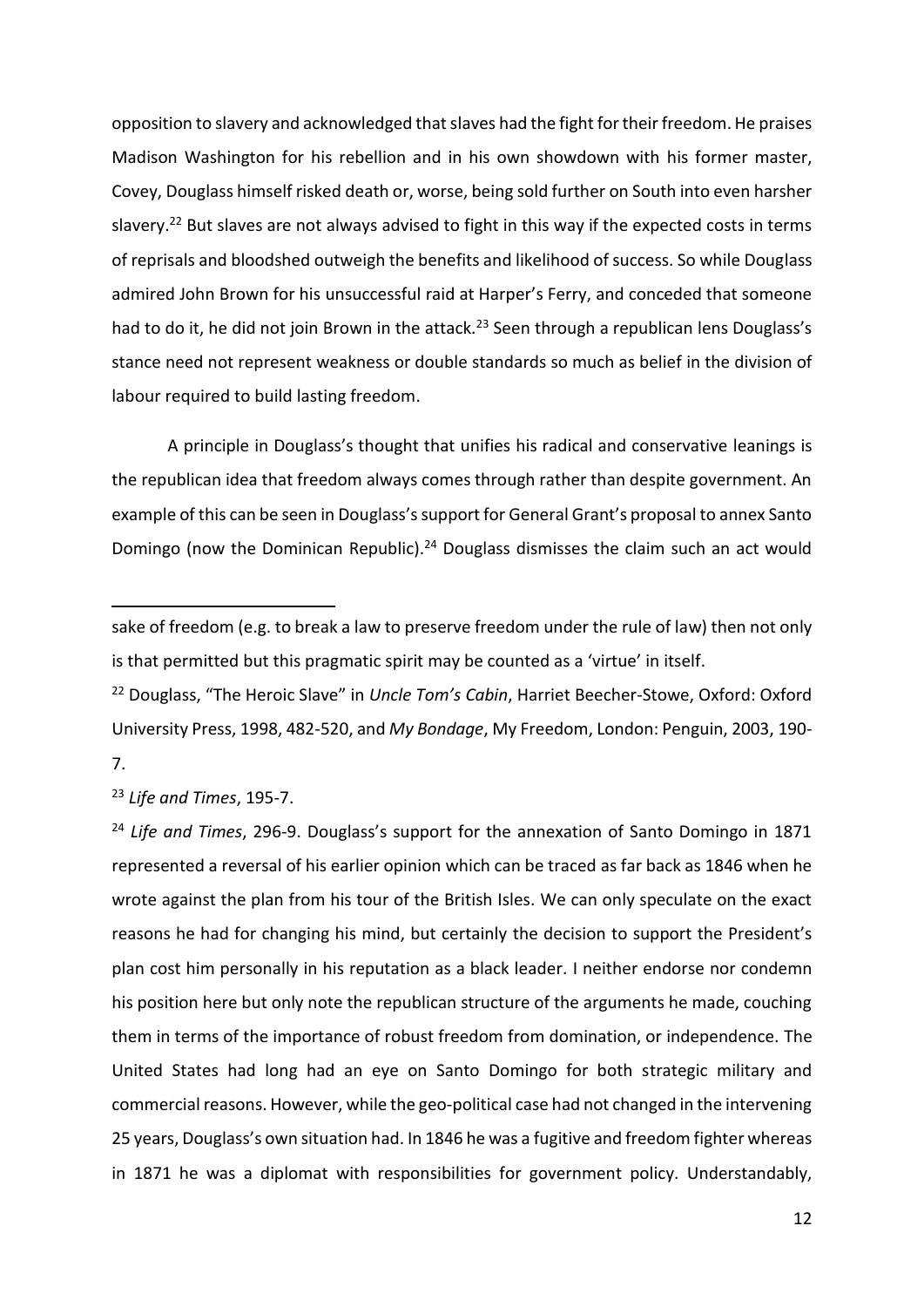degrade and humiliate a people of colour who had a right to be a sovereign nation responding that, on the contrary, such an alliance would bring genuine freedom. No nation of that size could survive let alone flourish in isolation and so to join a larger union of states as an equal under the same set of laws "would give it peace, stability, prosperity, and civilization" and since the government of Santo Domingo agreed, there was no more dishonour in this arrangement than in admitting Kansas or Nebraska to the union.<sup>25</sup> Douglass's general view, then, is that "government is better than anarchy, and that patient reform is better than violent revolution".<sup>26</sup> But government must be legitimate if not necessarily fully republican. Before the Civil War, he argues, the American government was not legitimate but had been usurped by slave power which had distorted the constitution and was impervious to moral argument. Under those conditions, armed resistance is called for ("power" he says "concedes nothing" without a struggle).<sup>27</sup> Once the black population was admitted to the citizenry, even under appalling conditions, however, then there was a legal and constitutional route to justice that prevented him from ever again advocating violence.

For this constitutional route to be viable there must be a commitment on the part of the citizenry. This requires two specific and general virtues that must be sufficiently prevalent amongst the population. Both virtues are hindered fatally by the biased conceptual system and framework beliefs and ideas made available under the slave system. The first is that every citizen must respect the legitimate and equal standing of one's fellow citizens. When slaves are emancipated and admitted into the citizenry it is little wonder that this condition is not

<sup>25</sup> *Life and Times,* 297-8.

-

<sup>26</sup> *Life and Times,* 397.

scholars differ on how and to what extent these factors influenced his thinking (for different takes on this, see Daniel Brantley (1984), "Black Diplomacy and Frederick Douglass' Caribbean Experiences, 1871 and 1889-1891: The Untold History", *Phylon* 45 (3), 197-209 and Merline Pitre (1977), "Frederick Douglass and the Annexation of Santo Domingo", *The Journal of Negro History* 62 (4), 390-400). My own view is that whatever impact external factors had on Douglass's thinking, we should take seriously his commitment to the republican principles he espouses in expressing his position.

<sup>27</sup> Douglass, "West India Emancipation" in *Writings*, vol. 2, 437.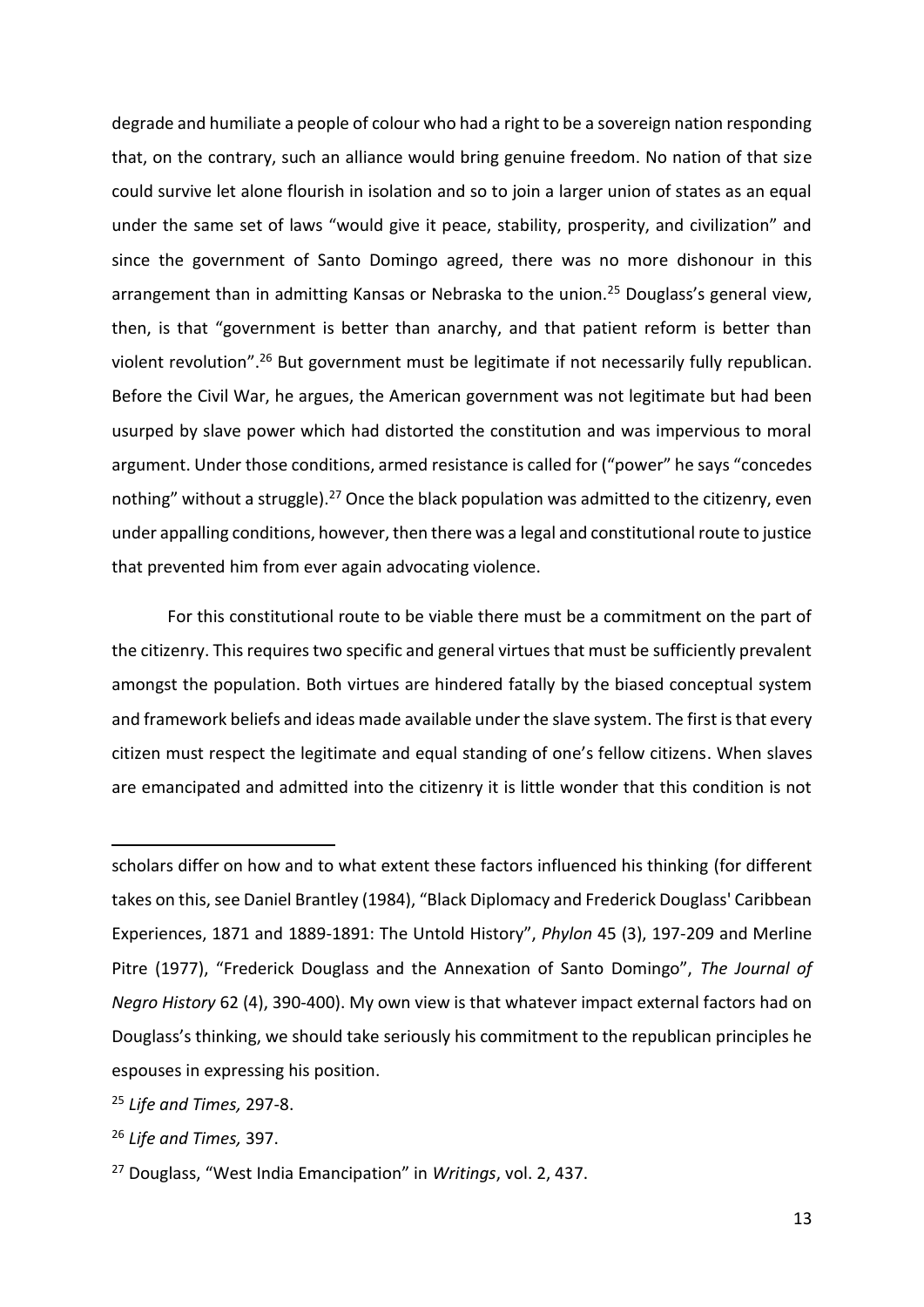easily met, all the more so if the situation was imposed on an unwilling population after a prolonged and bloody conflict. Most of the existing citizens were used to viewing slaves with a mixture of pity and contempt and few have ever had to take slaves' interests into account, make sacrifices or concessions on their account or enter into any discourse with them. If emancipated slaves are not accepted on equal terms as citizens then they are not free no matter what their legal standing is. Douglass himself remarked how much freer he felt in England – a monarchy – than in America under its formally impeccable republican institutions.<sup>28</sup> The reason lay in the respective levels in each country of the virtue of respect. America was divided by colour prejudice into a rigid caste system that replicated the previous slave system whereas the English, in Douglass's experience, "saw in the negro a man, a moral and responsible being".<sup>29</sup> To be accepted in this way is a precondition for being socially free.

Even assuming a people can accept each other as compatriots they must then govern themselves in an inclusive and representative manner. To do this, they must come together to discuss their shared interests and so to establish an idea of the common good. A second virtue, then, that is necessary for republican freedom is that individuals should possess a capacity and willingness to constrain their conduct according to the principles of public reason.<sup>30</sup> For citizens, this is a cardinal virtue because reasoned argument represents the most fundamental defence of freedom. A condition of freedom is that it is resilient, secure against any contingency that might undermine it. To be governed by any standard less than by reason itself was held to be unreliable. If people behave justly only because they are well-disposed towards each other, for example, there was nothing to say that this attitude must necessarily continue. Reason, republicans have traditionally claimed was the only truly non-arbitrary

<sup>28</sup> *My Bondage*, 271; *Life and Times*, 400.

<sup>29</sup> *Life and Times*, 280 (see also James M'Cune Smith's introduction to *My Bondage*). We should not make too much of Douglass's comments about England. Although he admired England for many things, not least for its actions in ending slavery as well as his own treatment there, he condemned England's treatment of the Irish which often resembled slavery. Racism, prejudice, and self-interest, Douglass argued, can be found everywhere but uniquely in America is the racial caste system that derives from slavery.

<sup>&</sup>lt;sup>30</sup> Coffee, "Virtuous Republic", 188.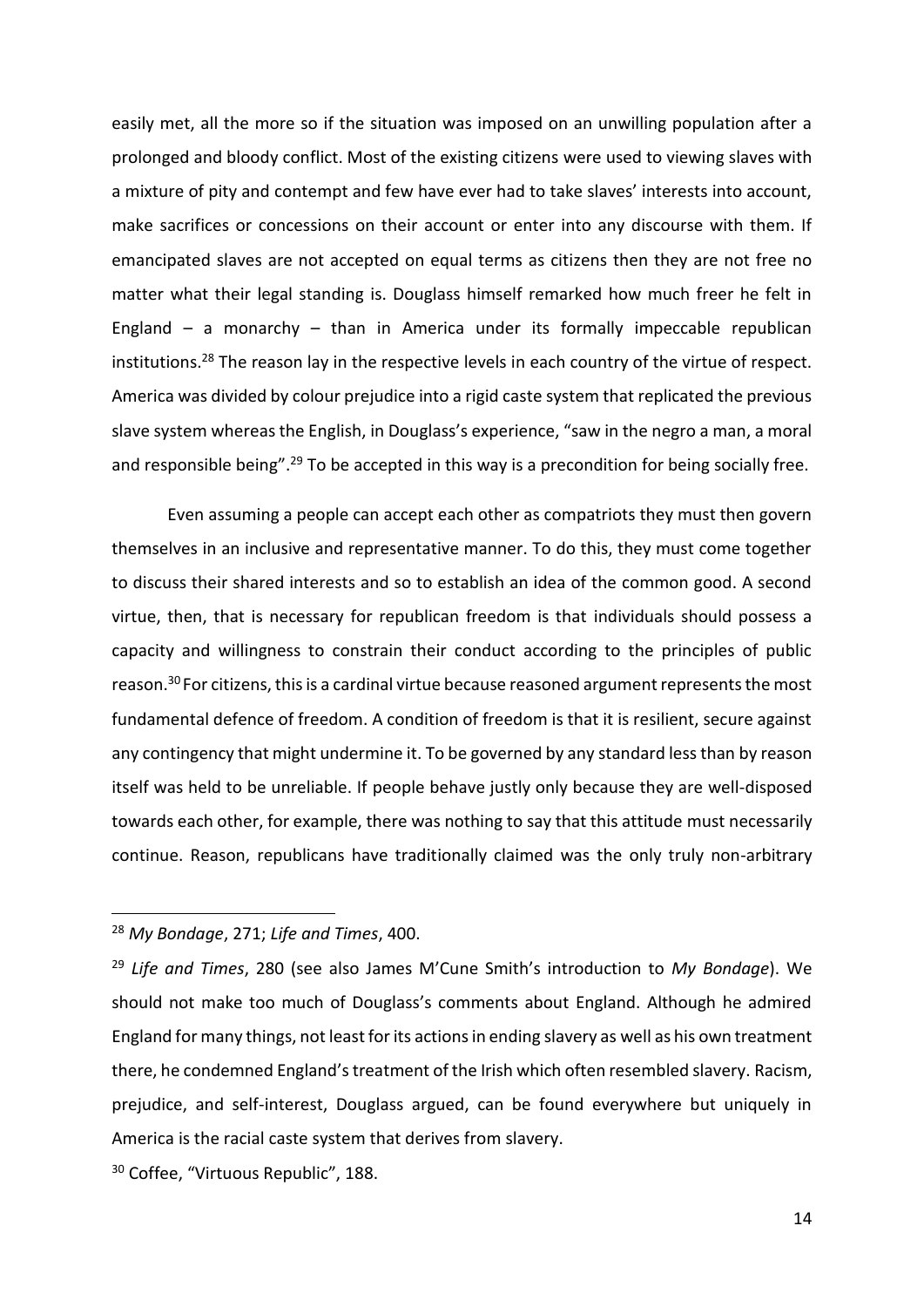standard by which to establish the principles of government. So long as the best reasons, considered in the light of the agreed common good, are required to carry the day then we can be sure of our freedom and are therefore independent. If this condition does not hold, we cannot be certain that our interests will be protected and so we become dependent on the goodwill of those with the power to decide.

What Douglass shows is that in a slave society virtue, the ability to reason impartially, has already been corrupted. "Prejudice" as he puts it, "sets all logic at defiance. It takes no account of reason or consistency".<sup>31</sup> The motivational structure of dominating relationships, he argues, makes deceit and self-interest, rather than truth and the common good, the most prudent course of behaviour. This leads to the creation of a culture of prejudices that support the slaveholding classes. It is in the nature of cultural prejudices that eventually they come to be accepted as the norm, and even as obvious natural truths. The process of reasoning takes place within a conceptual framework that furnishes us with the necessary intellectual and moral resources. In a slaveholding state that framework is constructed around the central principles of slavery. The values of slavery provide the anchor point around which all other ideas, values and beliefs must be distorted and manipulated in order to fit ("when they assumed that slavery was right, they easily saw that everything inconsistent with slavery was wrong".) $32$  This background remains in place even where the institutional apparatus of bondage has been dismantled. Very few people, however, are aware of the effect that their social and cultural environment has on their ability to think independently. The result is that, while debate about the common good might have seemed to the citizens involved to have been conducted in neutral and impartial terms, in reality there was an irresistible bias towards what had gone before.

### **IV**

One of the most effective ways to prevent slaves from being liberated and joining the citizenry is to deny that they can ever possess the virtue necessary for them to become citizens. Freeing slaves would therefore be a danger to the republic as well as quite possibly an unkindness to

<sup>31</sup> *Life and Times*, 441.

<sup>&</sup>lt;sup>32</sup> "The United States cannot Remain Half-Slave and Half-Free", Writings, vol. 4, 364.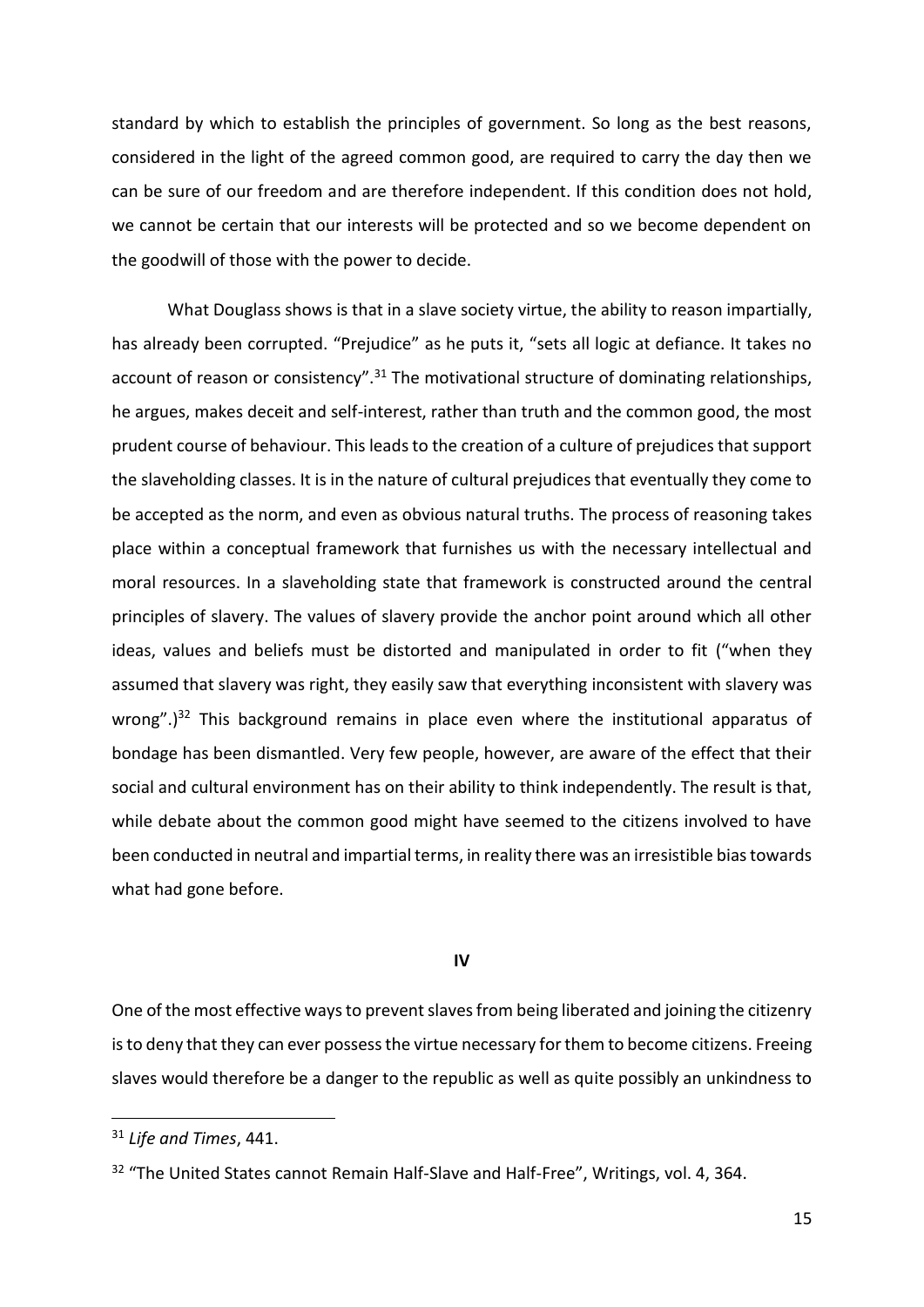the slaves themselves who would find themselves ill-equipped to cope with their freedom. Indeed this was a standard republican position that stretches back to its Roman origins.<sup>33</sup> Douglass is all-too aware of the self-serving nature of this argument. "These objections" he notes, "are often urged with a show of sincere solicitude for the welfare of slaves themselves" while simultaneously invoking pity and stoking fear: "what will you do with them? they can't take care of themselves… they would not work; they would become a burden upon the State, and a blot upon society; they'd cut their master's throats; … they would necessarily become vagrants, paupers and criminals, overrunning all our alms houses, jails and prisons".<sup>34</sup>

Although popular prejudice had it that people of African descent naturally lacked the requisite intellectual and moral capacities to become virtuous this position has no basis in republican logic as I have articulated it in this chapter. <sup>35</sup> The classical republican claim was that slaves internalised a 'slavish' or 'servile' mentality as a result of their condition. Virtue had to be learned and this required the development of a strong character, something that was incompatible with the condition of slavery in which individuals have no control over their situation and do not take ultimate responsibility for their decisions. Rather, slaves survive by

-

<sup>35</sup> George Fitzhugh summarizes a popular view, "Children cannot be governed by mere law; first because they do not understand it, and secondly because they are so much under the influence of impulse, passion and appetite, that they want sufficient self control to be governed by the distant and doubtful penalties of the law. They must be constantly controlled by parents or guardians, whose will and orders shall stand in place of law for them… nor will the government of mere law suffice for the individual negro. He is but a grown up child, and must be governed as a child", (*Sociology for the South*, Richmond, Va: A. Morris, 1954, pp. 82- 3). Interestingly, he concedes that the this assertion is more a matter of prejudice than of reasoned argument, adding that "we shall not dwell on this view, for no one will differ with us who thinks as we do of the negro's capacity, and we might argue till dooms-day, in vain, with those who have a high opinion of the negro's moral and intellectual capacity".

<sup>&</sup>lt;sup>33</sup> On the classical roots of this idea and its place in republican history, see Quentin Skinner (2008), "Freedom as the Absence of Arbitrary Power" in *Republicanism and Political Theory*, Cécile Laborde and John Maynor (eds), Oxford: Blackwell, 92.

<sup>34</sup> Douglass, "What shall be done with the Slaves if Emancipated?" in *Writings*, vol. 3, 188.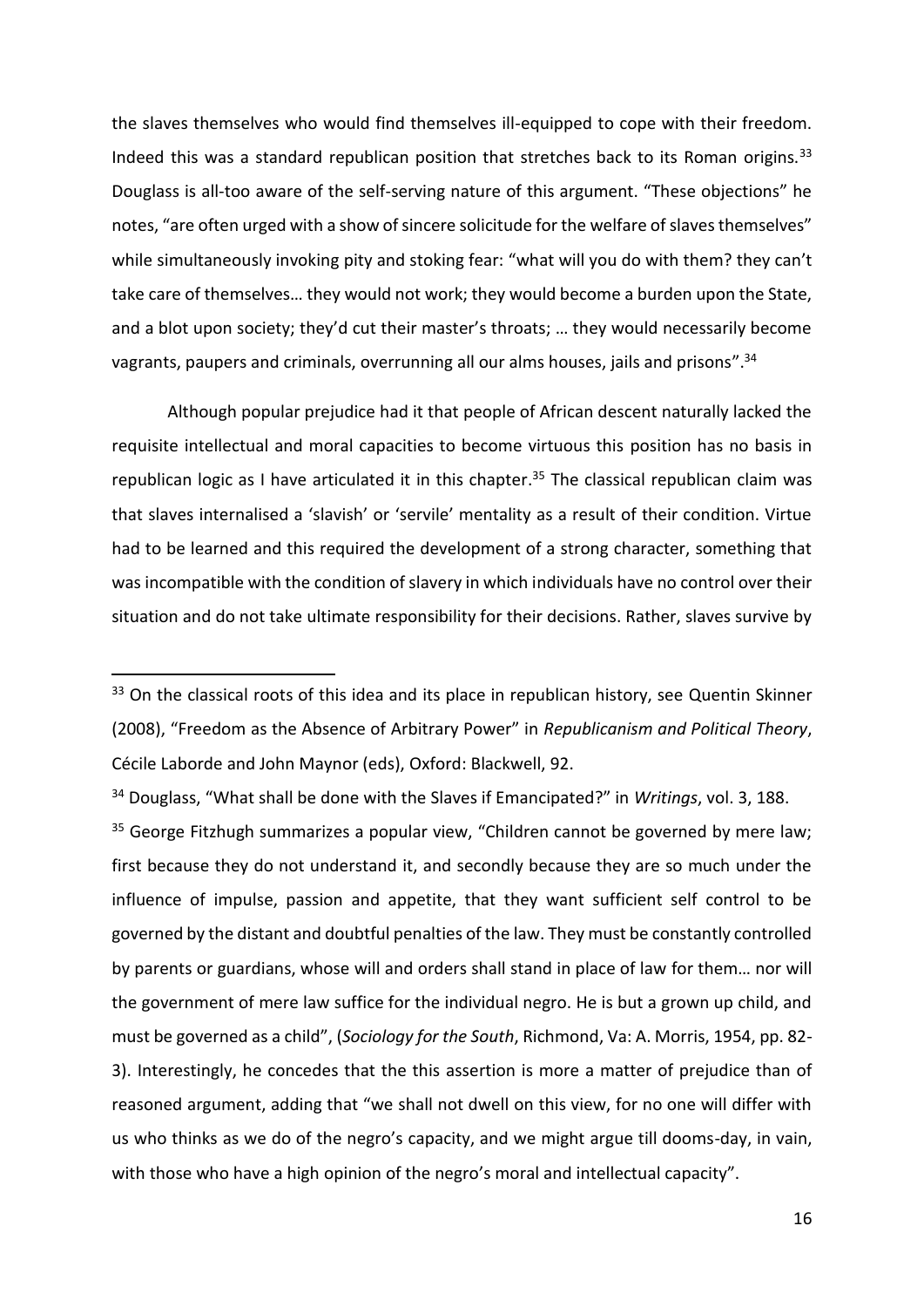using cunning and flattery, by lying low and staying out of trouble, or by simply obeying mindlessly. These self-serving behaviours were incompatible with the integrity demanded of citizens, which required them to stand firm on principle and to act courageously for the good of all. Over time, slaves as a class were thought to lose the capacity for virtue altogether.<sup>36</sup>

Historically, republicans have both pitied and despised slaves.<sup>37</sup> They pitied them for the unfortunate condition in which slaves found themselves and yet despised them for what they had become. This latter reaction was very deep and there was widespread revulsion at the very suggestion that beings so degraded could one day walk among them as political, still less social, equals. Although the possibility of manumission in particular and exceptional individual cases has been recognised in republican societies from the earliest times, the prevailing view that slaves were generally incapable of acquiring virtue ruled out the idea that they could be emancipated as a class and absorbed into the citizenry. The formal argument that slavery corrupts virtue, however, does not prove what its proponents claimed. Republican theory holds that the process of corruption in both directions affecting both parties to a dependent relationship, dominator as much as dominated. If slaves become obsequious and servile, then masters are prone to arrogance, laziness and complacency. Historically, some of the most damning passages in republican literature have been aimed at the degenerate aristocracy, bloated and brought down by the excesses of arbitrary power.<sup>38</sup> Furthermore, not only does slavery corrupt both masters and slaves in equal measure but this corruption has a propensity to spread. Like rust, to use Madame Roland's image, the process of corruption extendsimperceptibly but inexorably beyond particular relationships to corrode

<sup>&</sup>lt;sup>36</sup> See Quentin Skinner, "Arbitrary Power", 92-3.

 $37$  Douglass is acutely aware of the implications of this tendency. First, he notes that the "intense hatred of the colored man" derives from the fact that colour has for so long been "coupled I the mind with the degradation of slavery and servitude" ("Prejudice against Color" in Writings, vol. 3, 129). He also believes that "Human nature is so constituted, that it cannot honour a helpless man, though it can pity him, and even this it cannot do long if signs of power do not arise" (*My Bondage*, 180).

<sup>&</sup>lt;sup>38</sup> A fine example is Mary Wollstonecraft's analysis of the causes of the French Revolution in *A Vindication of the Rights of* Men.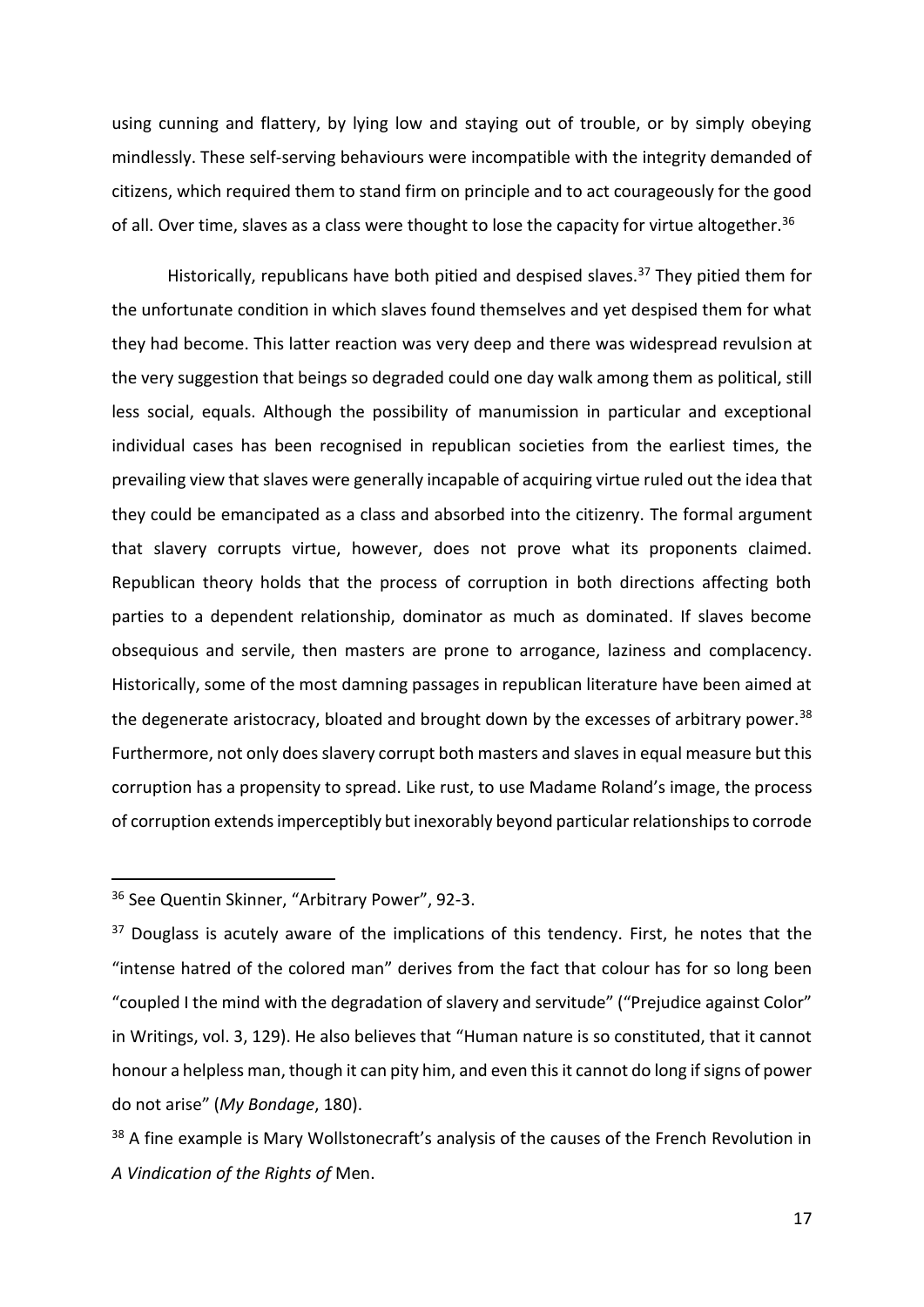the virtue of society as a whole as the moral community is subverted and replaced by an arena of competing private interests. And like rust, the process once started is difficult to arrest or reverse.<sup>39</sup>

Douglass does not deny that slaves lack virtue. On the contrary, he regards it as a logical truth. "When you have deprived man of the liberty of acting freely", he argues, "you disqualify him for obeying the law of God", a precondition for virtue.<sup>40</sup> A slave cannot have virtue because "his conscience, his intellect, his affections are all set aside by the master", <sup>41</sup> whose sole prerogative it is to decide "what is right and wrong, virtue or vice".<sup>42</sup> The salient matter, Douglass reminds us, is not the supposed moral failings of the slaves – moral agency has been denied them – but that of the slaveholders who are "every hour the violator of the just and inalienable rights of man".<sup>43</sup> There is another specifically republican reason for holding that slaves necessarily lack virtue. Virtue is by definition reserved for citizens since it concerns the defence of their own common good from which slaves are officially excluded. Not only are slaves outside the republic but they are violated by it. Far from being morally required to uphold the society of their oppressors, slaves have a moral reason to undermine and even to seek to destroy it.<sup>44</sup>

The fundamental problem to be addressed concerning the corrupting effect of arbitrary power was not, on Douglass's account, the internalization of unvirtuous behaviour

<sup>&</sup>lt;sup>39</sup> "The rust of barbarity covers their proud masters and ruins them together. The poisoned breath of despotism destroys virtue in the bud" (in Sandrine Bergès, "A Republican Housewife: Marie-Jeanne Phlipon Roland on Women's Political Role", *Hypatia*, 2015, 31 (1), 111).

<sup>40</sup> Douglass, "The Relation of the Free Church to the Slave Church" *Papers*, vol. 1, 189-95.

<sup>41</sup> Douglass, "American Slavery, American Religion, and the Free Church of Scotland" *Papers*, Series 1, vol. 1, 273.

<sup>42</sup> Douglass, "A Simple Tale of American Slavery", *Papers*, vol. 1, 399.

<sup>43</sup> *My Bondage*, 197.

<sup>&</sup>lt;sup>44</sup> A common theme in the abolitionist arguments from the late eighteenth century was of slavery as a state of war, being an attack on the natural right of freedom. For the influence of this idea on Douglass and those around him, see Stauffer, *Black Hearts*, 21.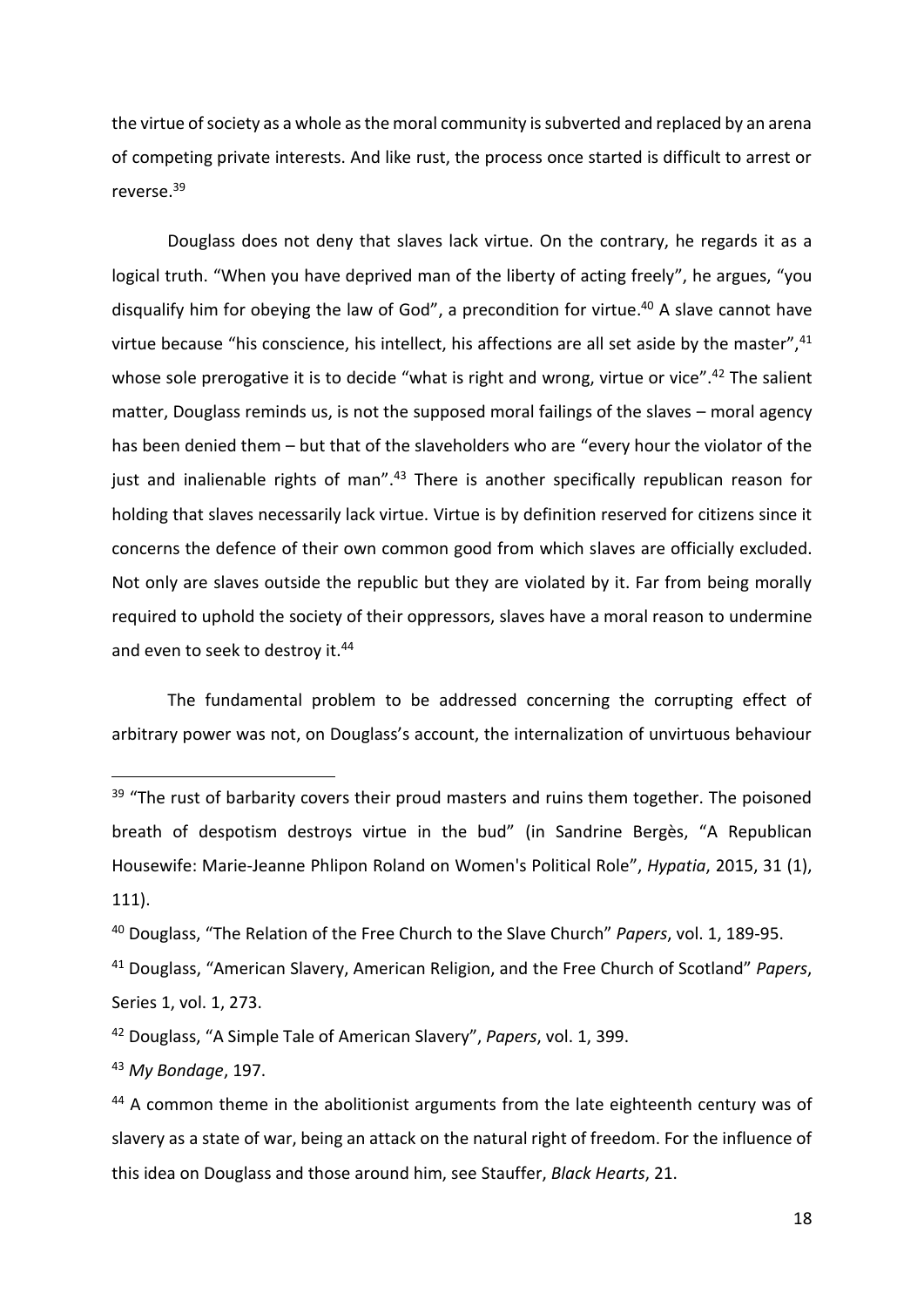but the structure of motivation that domination creates. By putting slaves and slaveholders at odds with each other a system of incentives is set in place that encourages and rewards prejudices based on self-interest and punishes rational deliberation about the common good. So powerful is this effect that eventually the entire population is sucked into this struggle preventing the possibility of impartial debate and thereby dealing a fatal blow to the possibility of a free republic. Mistrust, deception and false appearances, Douglass shows, are central to the slave system, not just between masters and slaves, but also between slaves and eventually between all those who find themselves complicit in slaveholding society.

Notwithstanding their public statements to the contrary, at the pragmatic level slaveholders knew perfectly well that they were dealing with real and intelligent people. "It is the interest and business of slaveholders to study human nature", Douglass observes, "and many of them attain astonishing proficiency in discerning the thoughts and emotions of slaves."<sup>45</sup> Slaveholders know that the threat of rebellion is real. They know that, being rational, slaves will act in just the same ways as they themselves would do in their position. "So much intellect as the slaveholder has around him", Douglass argues, "requires watching. Their safety depends upon their vigilance. Conscious of the injustice and wrong they are every hour perpetrating, and knowing what they themselves would do if made the victims of such wrongs, they are looking out for the first signs of the dread retribution of justice", The slaveholders must, therefore, stay one step ahead and continually find "new means to keep their slaves in subjection".<sup>46</sup> The stakes are high. No one can afford to relax or to take their eye off their enemy, for "slavery never sleeps or slumbers".<sup>47</sup>

A complex psychological battle develops between slaves and slaveholders. Neither side reveals their true hand, each attempting to distort appearances to suit their purposes. On the slaves' side, they must not even reveal themselves to be intelligent beings, conforming instead to a docile, compliant and ignorant racial stereotype. Nothing they say or do must be what it appears. Slaves, for example, speak to each other in code. "We had several words" Douglass recalls, "expressive of things, important to us, which we understood, but which,

<sup>45</sup> *My Bondage*, 202.

<sup>46</sup> Douglass, "International Moral Force Can Destroy Slavery", *Papers*, Series 1, vol. 1, 184.

<sup>47</sup> Douglass, "Farewell Speech to the British People" in Writings, vol. 2. 215.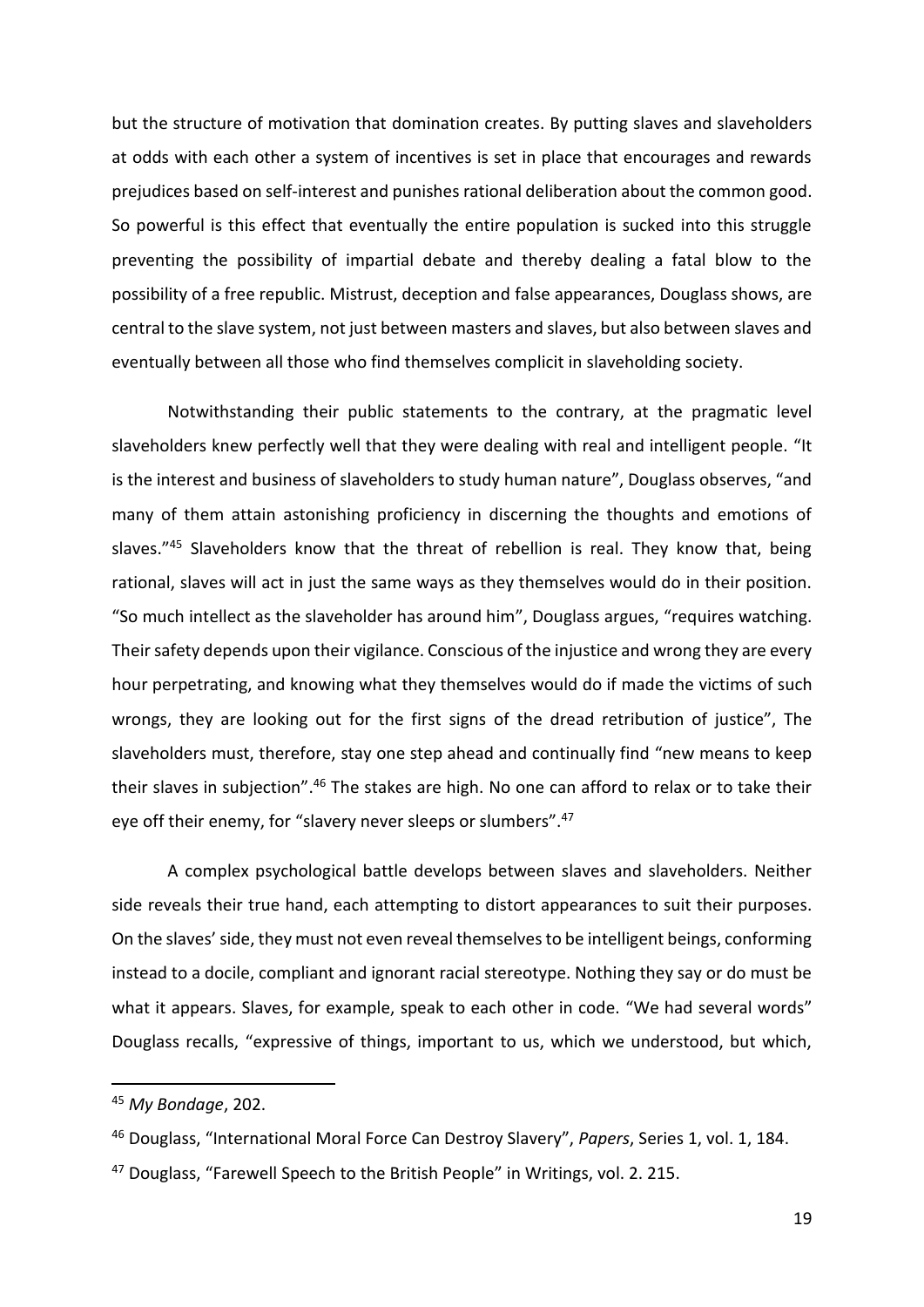even if distinctly heard by an outsider, would convey no certain meaning".<sup>48</sup> It was not only their language that slaves had to watch, "unusual sobriety, apparent abstraction, sullenness and indifference—indeed, any mood out of the common way—[would] afford ground for suspicion and inquiry".<sup>49</sup>

On the slaveholders' side, while they had the physical power to restrain their slaves, ultimately, what kept them in power was their ability to manipulate and control ideas, starting with their own slaves but eventually coming to infiltrate the whole of society. This they did with a relentless and ruthless thoroughness. "There they stand", Douglass says of the proslavery lobby, "with all their education, with all their religion, with all their moral influence, with all their means of co-operation—there they stand, sworn before God and the universe, that the slave shall continue a slave or die".<sup>50</sup> Slaves had none of these advantages. They were denied an education (indeed one of the few crimes that carried the death penalty for a white person was to teach a slave to write), their religious instruction consisted of one commandment, "slaves obey your masters", and even where a slave to think of speaking up, there was no outlet. "Where may he assemble? Where are his newspapers?" Douglass asks, concluding that "there comes no voice from the enslaved".<sup>51</sup>

It was not enough, however, merely to keep their slaves quiet. The task of subjecting four million people – around a sixth of the US population – required that no dissent would be possible.<sup>52</sup> Slaveholders achieved this by infiltrating and ultimately by taking over each of the important cultural and political institutions of the state. Eventually, the interests of the slaveholders became "woven and interwoven with the very texture—with the whole network—of our social and religious organizations". <sup>53</sup> Douglass adds that "slavery has not only framed our civil and criminal code, it has not only nominated our presidents, judges, and

<sup>48</sup> *My Bondage*, 205.

<sup>49</sup> *My Bondage*, 202.

<sup>50</sup> "Farewell", 208.

<sup>51</sup> Douglass, "The Nature of Slavery" in *My Bondage*, 331.

<sup>&</sup>lt;sup>52</sup> Douglass refers to America's as a "bastard republicanism that enslaved one sixth of the population" ("Bastard Republicanism", 81).

<sup>53</sup> "Farewell", 216.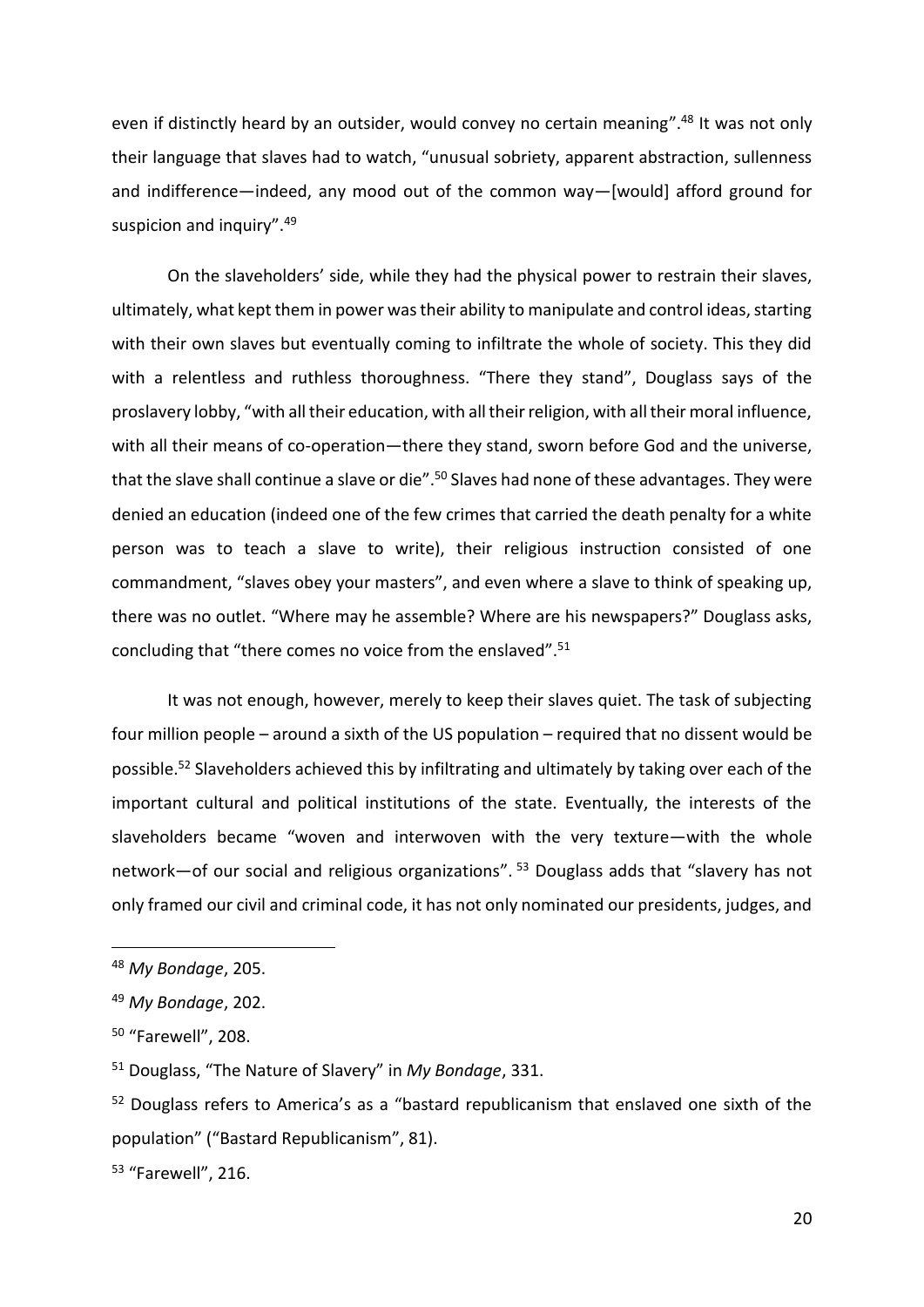diplomatic agents, but it has also given to us the most popular commentators on the Bible in America". With the wholehearted endorsement of the church, slaveholders were able to colonise the moral high ground and brand their opponents as troublemakers who would threaten the unity of the republic itself, thereby making the task of reform much more difficult.

The success of the slaveholding powers in coming to dominate and control public opinion allowed the first kind prejudice discussed above, "that the Negro belongs to an inferior race" to flourish. This irrational belief, made inevitable by the process he has articulated, acts as an enabler for all the social barriers erected against black people taking their place as citizens. It is, he argues, "is the apology, the philosophical and ethnological apology for all the hell-black crimes ever committed by the white race against the blacks and the warrant for the repetition of those crimes through all times".<sup>54</sup> The argument that blacks deserve their treatment is, Douglass goes on to show, as unsound as it is "monstrous". That the argument gained such traction, he concludes, demonstrates the profound effect of prejudice that stems from a false system of beliefs but which escalates into an intense hatred on people's ability to think and reason with any degree of impartiality. "That men can resort to" the argument that negroes are inferior, he concludes "shows that when the human mind is once completely under the dominion of pride and selfishness, the reasoning faculties are inverted if not subverted". 55

#### **V**

While black people have the most to fear from the breakdown in public reason and the ceding of power to proslavery interests, Douglass emphasises that the end result is that both races will become unfree. "A class of tyrants", he argues, will be created, "in whose presence no man's Liberty, not even the white man's Liberty would be safe. The slaveholder would then

<sup>54</sup> "The Present and Future of the Colored Race in America" in *Writings*, vol. 3, 355.

<sup>55</sup> "Colored Race", 356.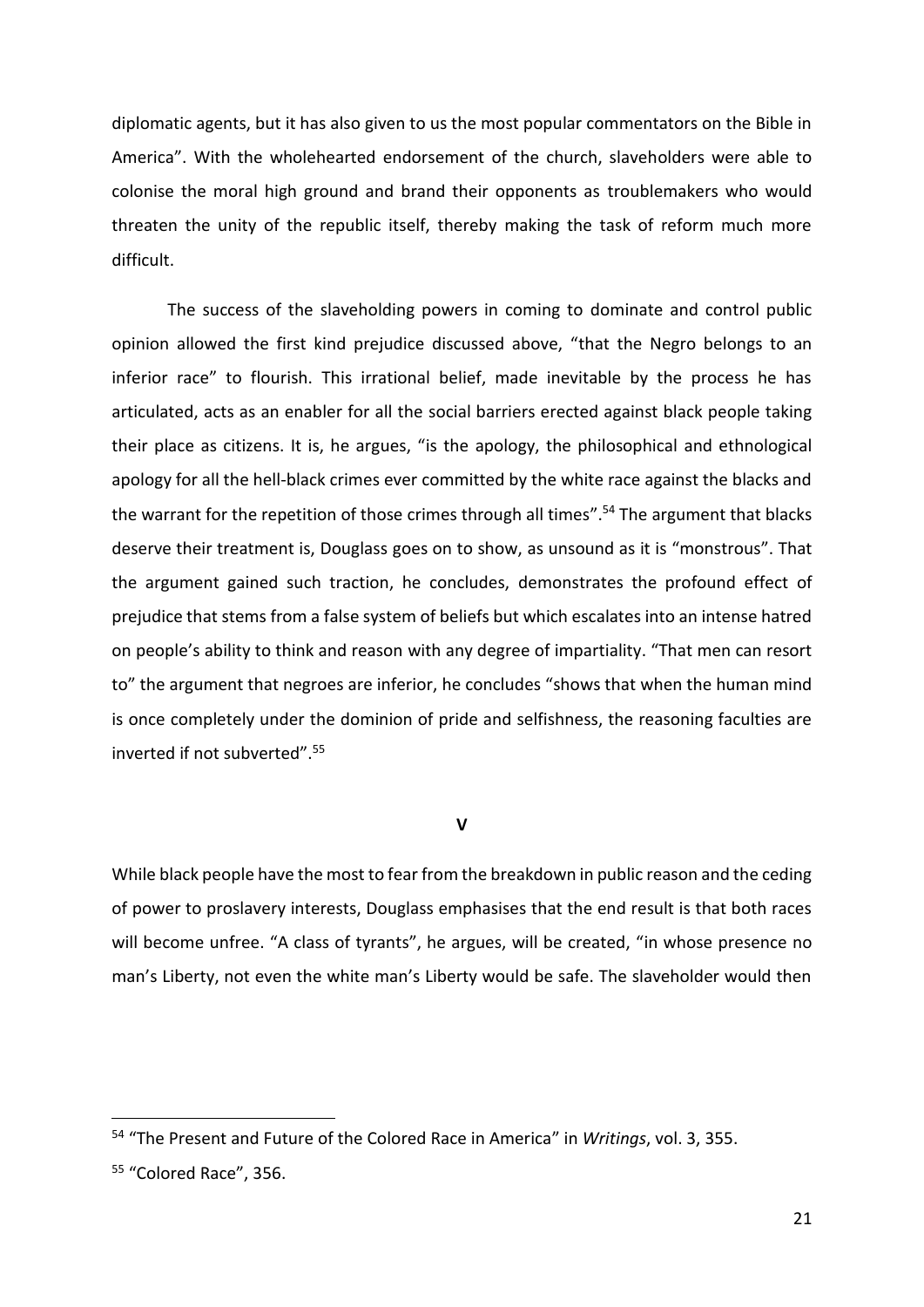be the only really free man of the country".<sup>56</sup> If black people are the slaves then the nonslaveholding whites are merely their "miserable watch dogs".

No state, according to Douglass, can remain for long "half slave and half free". <sup>57</sup> It "must be all one or the other". The logic of each side, freedom and slavery, is to undermine the other and eventually to displace it entirely (or more forcefully, liberty "must either cut the throat of slavery or slavery would cut the throat of liberty").<sup>58</sup> Douglass traces the events that led up to the Civil War, showing how the culture of slavery systematically undermined the culture of freedom up to the point of war itself. In the aftermath although the slave powers were defeated their culture was not. This meant that comparatively little had changed regarding the freedom of the nation. As we noted above, Douglass considered that the black population had merely exchanged one form of servitude for another. Just as significantly, the process of cultural and conceptual erosion continued from where it left off systematically rolling back freedom's gains.

Where slavery is legal in one part of a republic but not in the other, as in antebellum America, then the free part represents both a threat and an opportunity for the slave part. It is a threat because it represents a refuge both literally and symbolically for slaves giving them hope that a free way of life for them might exist.<sup>59</sup> Free states give air to anti-slavery ideals while also providing a challenge to the ambitions of the slaveholders by blocking legislation that is in their interests. At the same time, the free states represent an enormous opportunity for expansion for the lucrative business of slaveholding. The free states cannot contain these conflicting pressures. While it had been tempting, as Douglass puts it, for the people of the

-

<sup>59</sup> "To look at the map and observe the proximity of Eastern shore, Maryland, to Delaware and Pennsylvania, it may seem to the reader quite absurd to regard the proposed escape as a formidable undertaking" Douglass tells us, but while "the real distance was great enough, but the imagined distance was, to our ignorance, much greater. Every slaveholder seeks to impress his slave with a belief in the boundlessness of slave territory, and of his own almost illimitable power" (*My Bondage*, 205, see *Life and Times*, 110).

<sup>56</sup> "Colored Race", 350.

<sup>57</sup> *Life and Times*, 211.

<sup>58</sup> Quoted in Stauffer, *Black Hearts*, 21.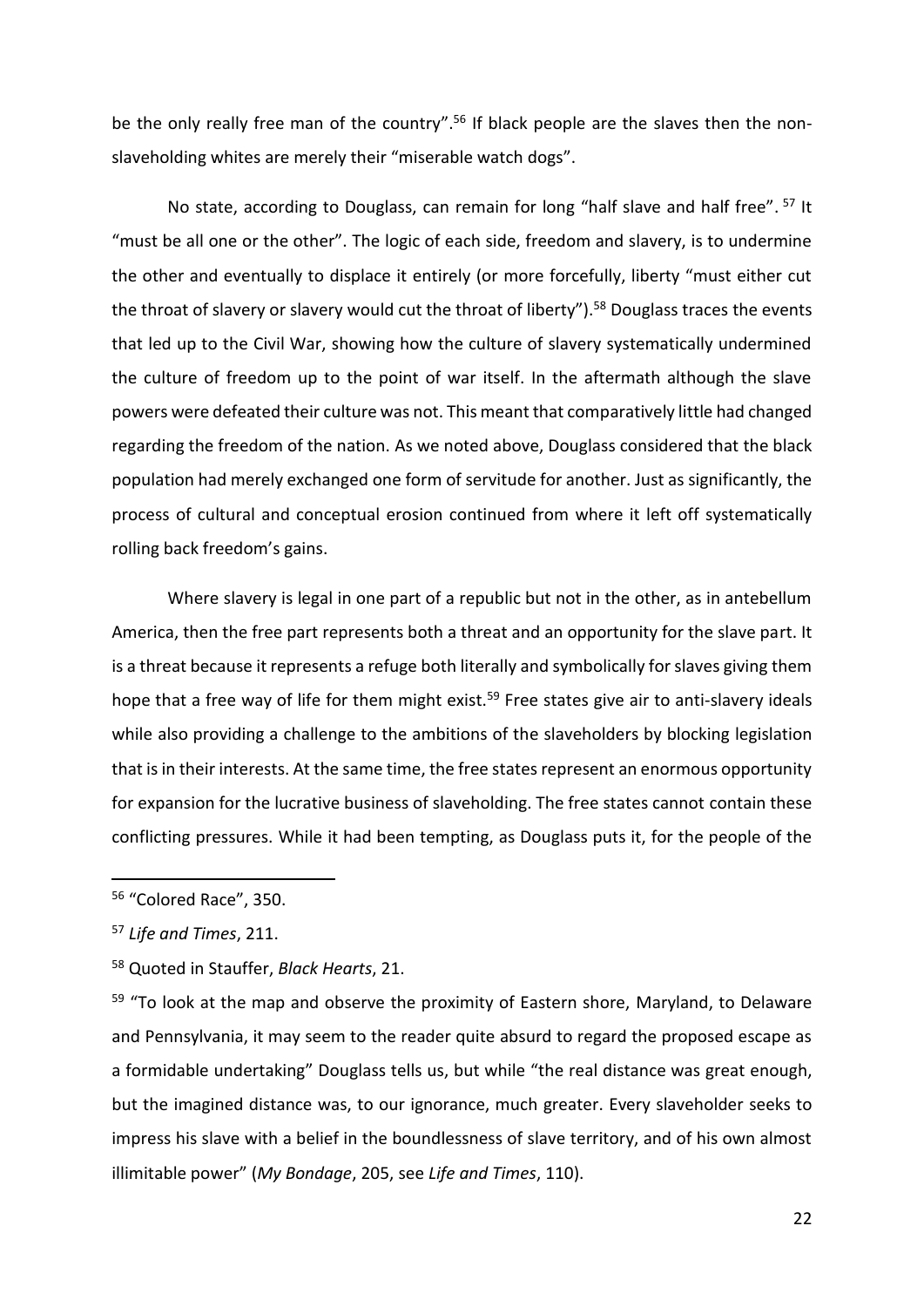North to ask "what have we to do with slavery?" inactivity inevitably meant the steady loss of power, influence and territory to the South.<sup>60</sup> The repeal of the Missouri Compromise and the passing of the Nebraska-Kansas Act ceded the balance of political power to the slave states which resulted in actions such as the Dred Scott case and the passing of the Fugitive Slave Law.<sup>61</sup> Douglass describes the latter as "a bill, undoubtedly more designed to involve the North in complicity with slavery and deaden its moral sentiment, than to procure the return of fugitives to their so-called owners".<sup>62</sup>

Slavery, Douglass argues, cannot be appeased and so eventually, the vying between the free and slave parts of America led to the Civil War. This, however, did not end the matter. The political system in the country may have changed but the culture and mentality that supported slavery, he argues, remained wholly intact. Douglass points to the Supreme Court's decision in 1883 to overturn the 1875 Civil Rights Act that had given black citizens equal protections in areas such as public accommodation and transportation, declaring that even "the surrender of the nation's capital to Jefferson Davis in time of war could hardly have caused greater shock" to African Americans so great a setback was it to their ambitions of civil and political equality.<sup>63</sup> Douglass summarises the situation this way: "While slavery was the baseline of American society, while it ruled the church and state, while it was the interpreter

<sup>60</sup> *Life and Times*, 210.

 $61$  "But they understand us better than we do ourselves, and persevere until the end is gained. No, we would not have Texas – not we – but we had to take her for all that. Then Texas should not have ten millions; but Texas did get ten millions for all that. Then slavery would never go to New Mexico; but slavery is there for all that. We would never hunt slaves under the Fugitive Slave Law; but we do hunt them for all that. They should never repeal the Missouri Compromise; but they did repeal it for all that; and the fact is, history shows that the North has never been able to stand against the power and purposes of the South. Indeed, if compromise could possibly save the Union, the Union could easily be saved; but thanks to the spirit of tyrants, they want no compromise" ("The Future of the Abolition Cause", *Writings*, vol. 3, 83).

<sup>62</sup> *Life and Times*, 199-200.

<sup>63</sup> *Life and Times*, 395.